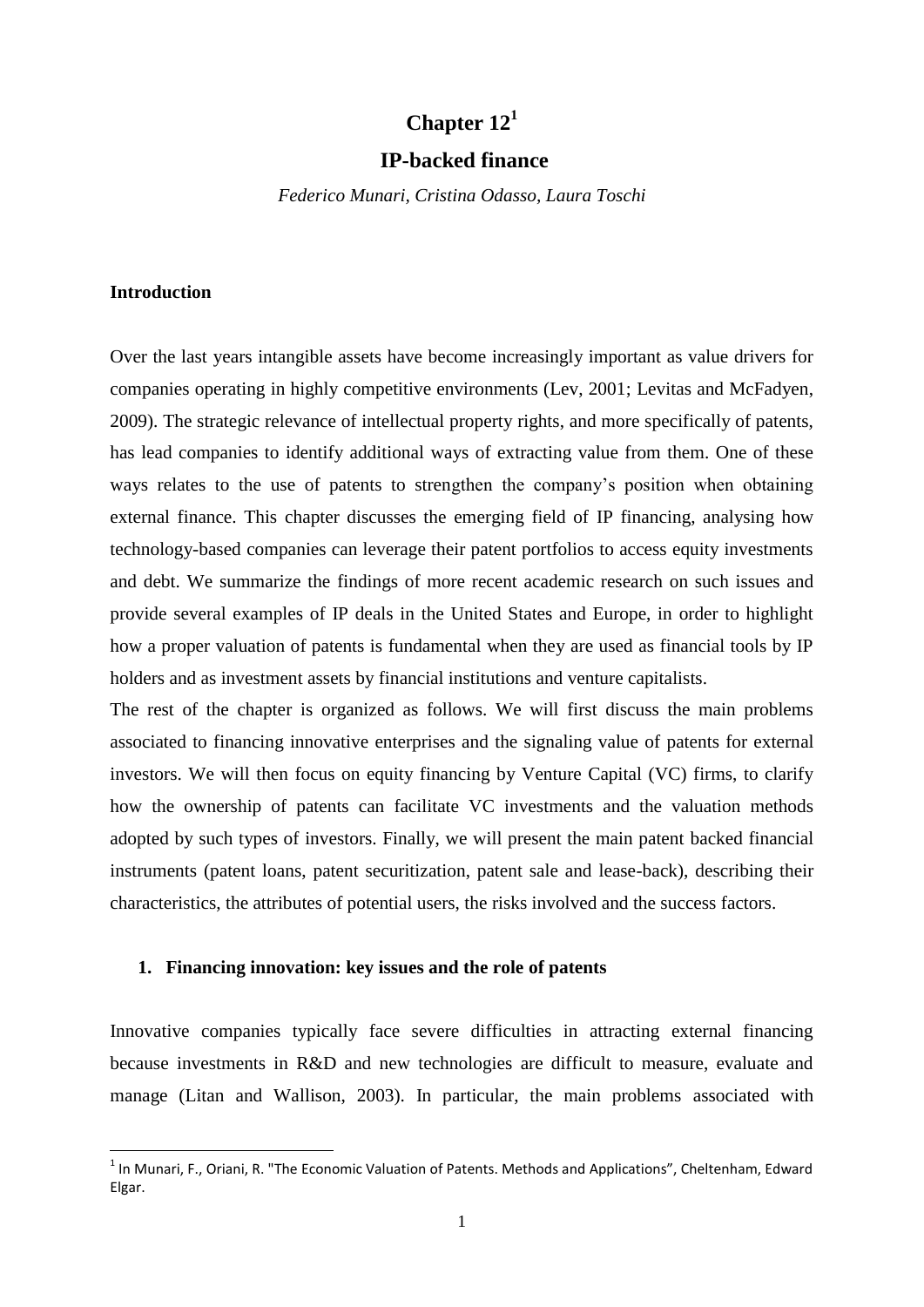financing innovative activities by both new and established companies are: (a) the high levels of tacit knowledge embedded in innovation; (b) the presence of information asymmetries between insiders and external parties; (c) the high degrees of uncertainty surrounding innovations; and (d) the limited availability of collateral to minimize investors' risks (Hall, 2005; Murray and Lott, 1995; Berger and Udell, 1998). Indeed, the most important output deriving from investments in technologies is an intangible asset that represents the *knowledge* base of the firm. This knowledge is generally complex, intertwined and embedded in the human capital of the firm and, thus, it is tacit and difficult to codify (Barney, 1991; Nonaka, 1994; Kogut and Zander, 1992). In this context, the correct assessment of the technical feasibility and market potential of early-stage technologies becomes extremely difficult and risky for external investors.

The common scenario which occurs in R&D investments is that entrepreneurs and investors make decisions under different information conditions. thus, creating the potential for significant agency problems.. Indeed, on one hand, investors typically lack the distinctive competences necessary to evaluate the technology. On the other hand, entrepreneurs tend to be reluctant to reveal full information about their technologies and their market potential, in order to exploit their superior knowledge to obtain larger resource commitment. Due to the presence of these information asymmetries, the market for financing innovation has many characteristics typical of "lemons market", where it is difficult to recognize the quality of the firms and disentangle good investments from bad ones (Akerlof, 1970; Leland and Pyle, 1977).

Furthermore, innovation is by definition a risky activity characterized by high levels of *uncertainty,* both from the technical, commercial and competitive side, which increase the variability of the expected returns deriving from innovative investments. In addition to that, even if external finance was available, it would result extremely expensive because of the risk of opportunistic behaviors due to an imperfect alignment of the interests pursued by the entrepreneur and the VC investor (Carpenter and Petersen, 2002).

All these deterrents in financing newly established, innovative companies are amplified when firm"s assets have low *collateral* value, as in the typical case of new technology-based companies which mainly possess intangible and firm specific assets, with little salvage value in case of failure. The absence of collaterals, as pledged assets, does not allow financial institutions to provide capital to technology-based firms under lower levels of moral hazard and adverse selection. Furthermore collaterals would reduce the cost of intermediation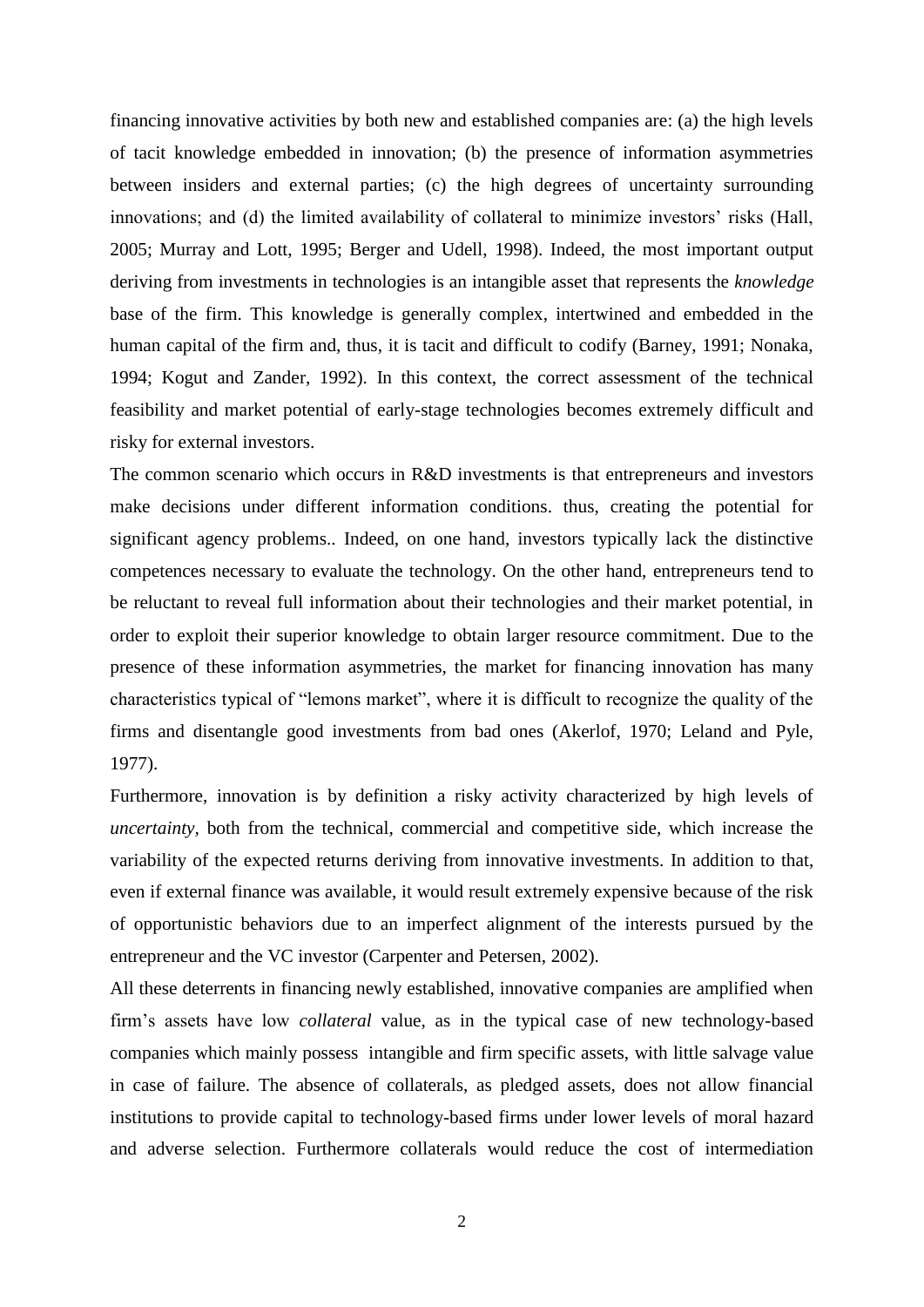because the evaluation of pledged assets by financial institutions has lower costs in respect to the case of uncertain businesses (Berger and Udell, 1998; Carpenter and Petersen, 2002).

The scenario that derives from these considerations is that many young, innovative companies fail to attract external financial resources, giving rise to a "funding gap" which is particularly critical in the early stages of development.

Patents can play a fundamental role in order to address and partially solve this gap, by acting as "quality signals" available to companies to communicate their largely unobservable value and commercial potential to external investors. First, *patents* can act as "a tangible signal about the firm"s ability to transform research investments into new and potentially valuable knowledge" (Levitas and McFadyen, 2009). Indeed, in a context where intangible assets are the main source of competitive advantage, patents decrease the information gap between investors and firms seeking for external financing as they represent *tangible* outputs of the firm"s invention process and, thus, provide robust signals of the *effectiveness* of a firm"s abilities to recombine different types of knowledge and develop not obvious, useful, valuable and industrially applicable technologies (Griliches, 1990). Thus, patents may act as signal to investors of the reputation of the company, as a measure of the company"s ability to innovate and as an external validation of the quality of the technology developed by the company.

Furthermore, patents are recognized as one of the main tools which firms can use to protect their technologies and create a monopoly to exploit the rents deriving from their technologies. In addition to that, they can be leveraged to facilitate the licensing of technology to thirdparties, thus ameliorating the funding prospects of the new venture (Gans et al. 2002; Kulatilaka and Lin, 2006). Finally, IP assets can be used as collateral by technology-based firms that have few tangible assets to offer as security for the raise of financing (Bezant, 1998).

In line with the abovementioned considerations, firms are increasingly exploiting their patent portfolios as a means of accessing external sources of financing. Patents are important in enabling young, innovative firms to attract venture capital investments, and they are also being more frequently used as assets for more traditional financial markets via bank loans and securities markets. In the remaining part of the chapter we will first discuss the relevance of patents for VC financing, and then present a set of patent backed financial instruments, such as patent loan, patent securitization and patent sale and lease back.

In order to understand which options might be most attractive and realistically available to a company it is useful to first highlight some major differences between these modes of financing. Venture capital is a typical example of [equity financing,](http://www.toolkit.com/small_business_guide/sbg.aspx?nid=P10_2100) based on an exchange of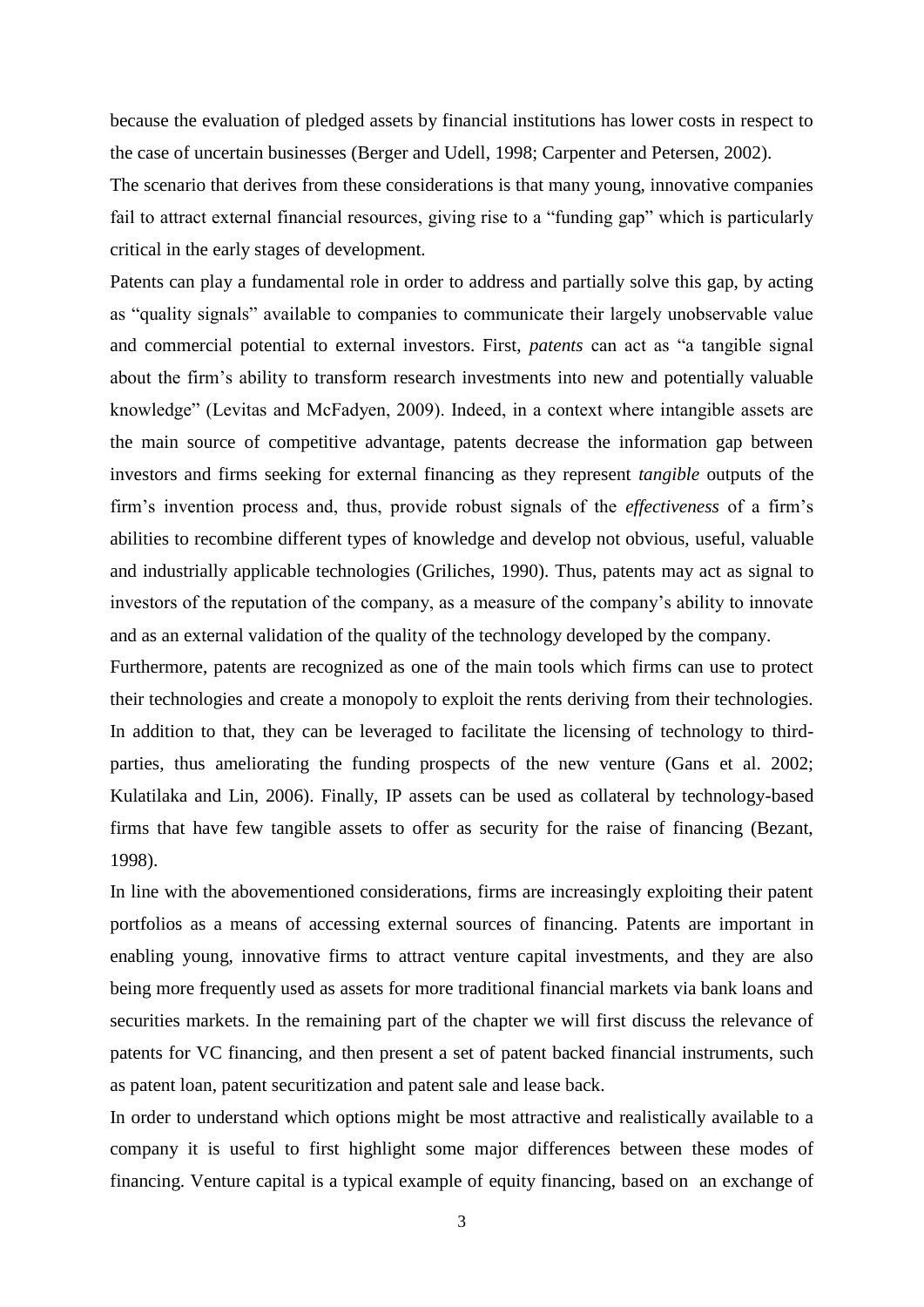money for a share of business ownership. On the other hand, patent loan, patent securitization and patent sale/lease back represent forms of debt financing, that means borrowing money that is to be repaid over a period of time, usually with interest. In this form of financing, the lender (i.e. the bank) does not gain an ownership interest in the business and the company"s obligations are limited to repaying the loan.

The type of financing that firms need and receive varies according to the different stages of their *financial growth cycle* (Berger and Udell, 1998). Indeed, firms may be analyzed through a lifecycle (defined by different stages of development – seed, start-up, early stage, growth and maturity) in which financial needs and options change as the business grows, gains experience, and becomes less "informationally opaque" (Berger and Udell, 1998). Proceeding along this cycle, in the early phases the value of an innovative, small and young company is generally represented by its intangible assets such as technologies and patents which are characterized by high levels of risk and uncertainty. After an initial phase in which financing typically derives from insiders (start-up team, family, and friends), innovative firms may seek to access to intermediated finance on the equity side such as the VC market. Indeed, at the early stages, debt finance may be unsuitable because of the limited income flows and assets that can be used as collateral. In addition, for young companies with growth potential, equity financing provides the advantage of strengthening their balance sheet and unlocking their access to bank loan for subsequent phases. Finally, VC can also provide innovators with complementary resources such as management, financial and market development skills which are critical in the initial steps of any business lifecycle.

Conversely, when the firm is more developed and its value derives from both tangible and intangible assets, the use of debt-financing could substitute equity financing. Indeed, in the later phases of their growth cycles, firms generally consider the exposure to risk as reduced and, thus, they may look to protect their holdings from dilution and begin to gain access to debt markets to finance their business activities (Bezant, 1998). For such reasons, patent loans and patent sale/lease back can be attractive for companies already entered in the growth stage, whereas patent securitization, for its complexity, might result more appropriate for established companies, as we will discuss in more detail in the remaining parts of the Chapter.

### **2. Venture capital and innovation financing: the role of patents**

# **2.1. How do VC funds operate?**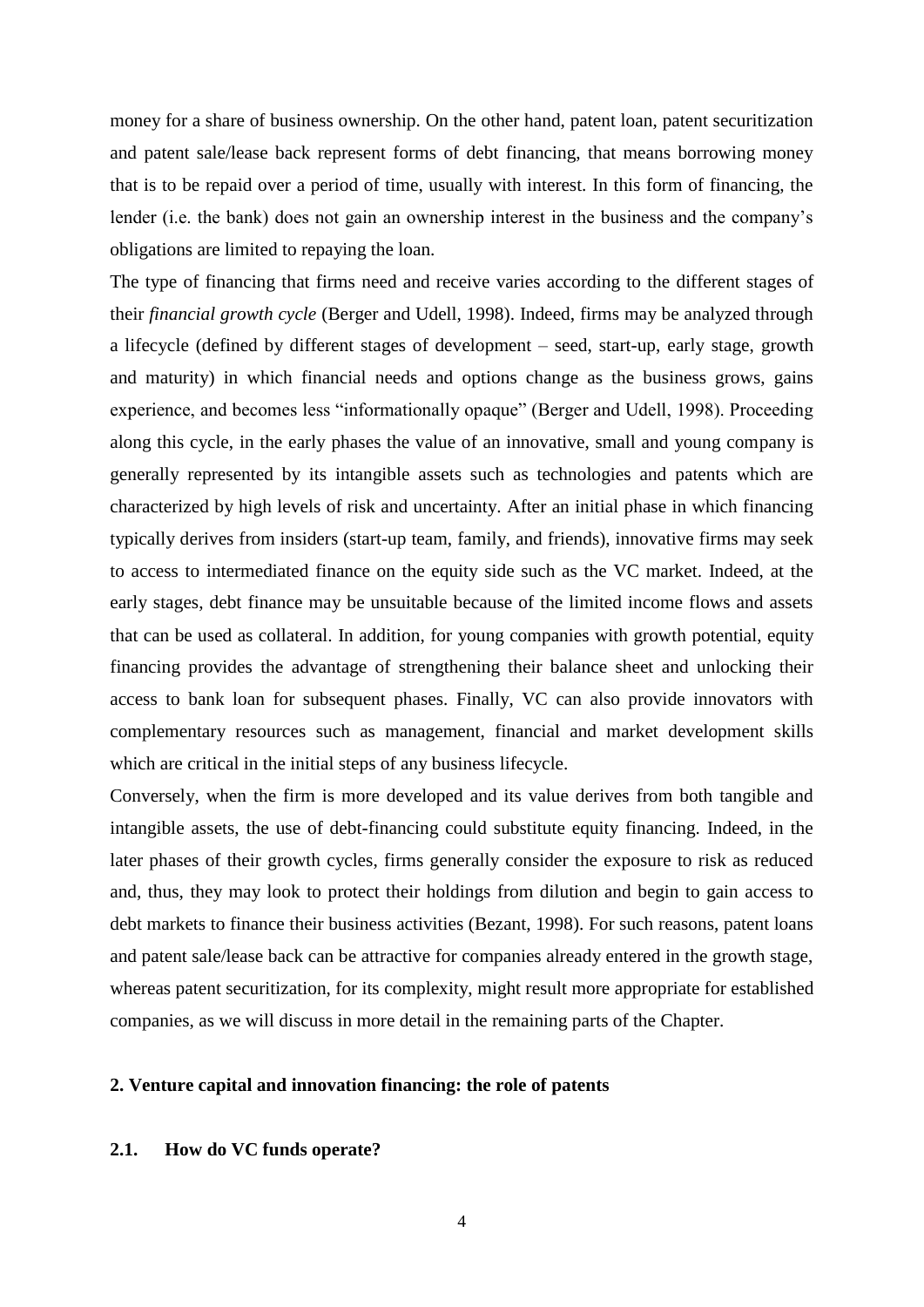According to the National Venture Capital Association, *Venture Capital* (VC) can be defined as "[…] money provided by professionals who invest alongside management in young, rapidly growing companies that have the potential to develop into significant economic contributors"<sup>2</sup>.

In essence, VC is a financial intermediary, that raises equity capital from different types of investors (pension funds, financial institutions, corporations and individuals) and invests it directly in a portfolio of private companies. A VC fund is typically organized as a limited partnership, where the venture capitalist acts as the general partner of the fund and the other investors as limited partners (see Figure 12.1). A VC is not a mere financial intermediary that only provides capital to the company, but it is also an active investors that monitor and supports the company's growth through strategic and managerial support. To do this, VCs generally take a seat in the board of the companies to give advice and help at the highest level of the organization and also takes an important role in the professionalization of the companies (Hellmann and Puri, 2002). Finally, A VC has the primary goal to maximize its financial returns by exiting investments after a certain period of time. The VC sells its stake in the portfolio company through different mechanisms like a sale or an initial public offering (IPO), returns the money to its limited partners and then starts the same process with a different company.



*Figure 12.1 – The VC structure (adapted by Bygrave and Timmons, 1992)*

 $\overline{\phantom{a}}$ 

 $2^2$ The European Venture Capital Association defines private equity as all the forms of "provision of equity capital" by financial investors to non-quoted companies with high growth potential. VC is a subset of private equity and refers to equity investments made for the launch, early development, or expansion of a business". ). For the sake of simplicity, in the rest of the chapter we will use the term venture capital with reference to those equity investments made in companies at an early stage of their development (i.e. launch, early development or expansion of a business). We will not refer to later-stage development activities or management buy-outs which, on the contrary, tend to refer to more established and mature companies.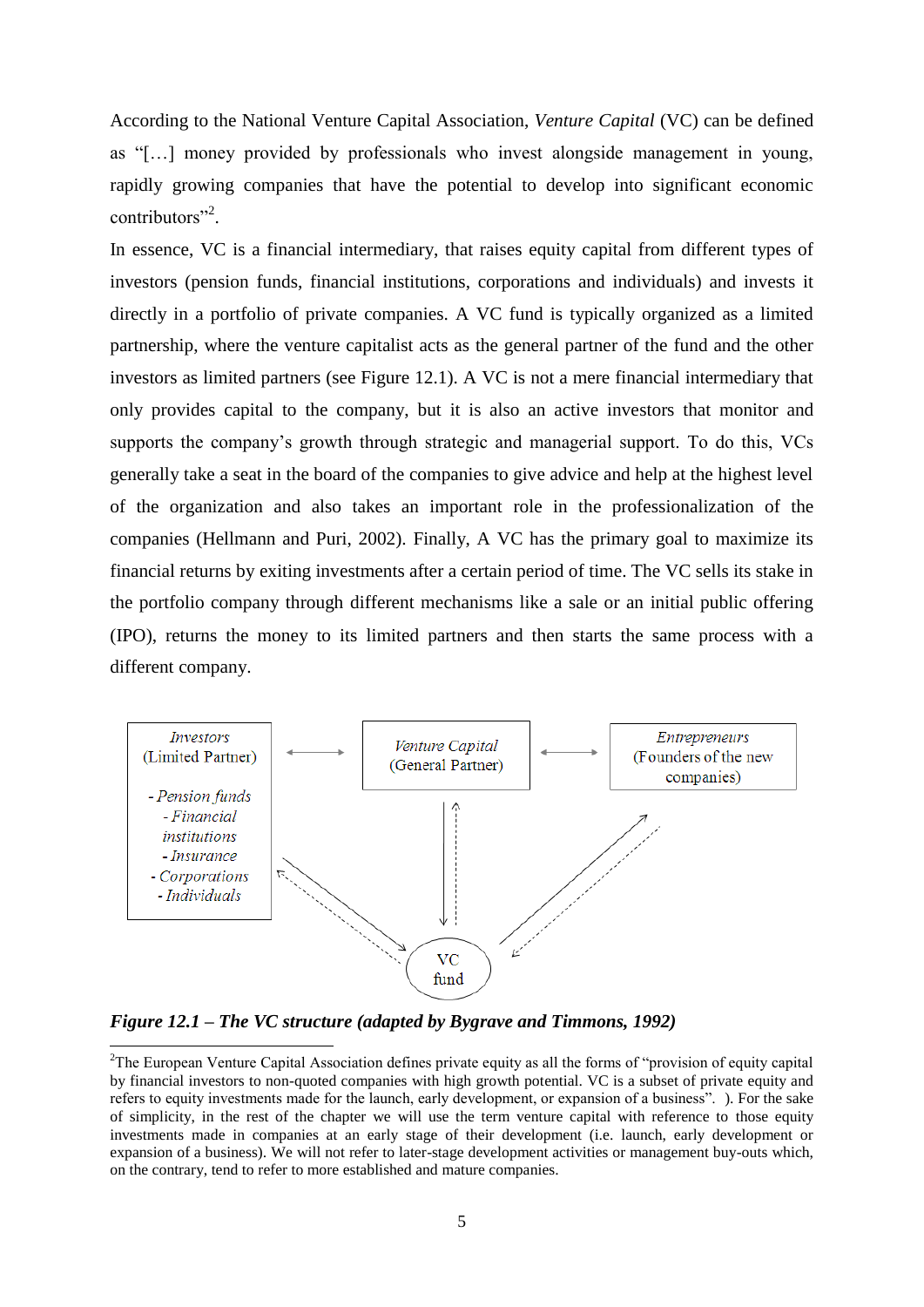To respond to the risk embedded in innovative investments and deal with the agency problems arising between entrepreneurs and investors, VC firms usually adopt different solutions to manage their investment activities (Gompers and Lerner, 2001): (a) a thorough screening and due diligence process, preceding the decision to invest, to reduce information asymmetries and check investment proposals with the highest growth potential; b) staged financing, contributing the financial support to investee companies in several stages, with the aim to gather additional information and monitor the progress of firms step by step maintaining the option to periodically abandon projects; c) syndication of investments, the process whereby different VCs co-invest by putting in a portion of the amount of money needed to finance a company, thus, limiting the risk of failure; d) use of compensation contract, covenants and restrictions, to align investors' and entrepreneurs' incentives; e) the inclusion of VC managers in the investees" boards of directors, to limit the danger of managerial deviations from value maximization.

It is important to discuss in more detail the second point – staged financing – since it has direct implication on the different methods adopted by VC firms to value patent portfolios on investee companies, as we will discuss in Section 2.3. The VC cycle is articulated in several steps (see Figure 12.2): deal origination, screening, due diligence, evaluation, contracting, investment and post-investment activities (Tyebjee and Bruno, 1984; Gompers and Lerner, 1999; Baeyens et al., 2006). As in the previous cases, also this multi-stage process is functional to reduce information asymmetries embedded in companies that operate in uncertain environments. During the phase of *deal origination*, companies enter into consideration as investment prospects. Some of these proposals are immediately rejected during the *screening* phase if they do not fit with the focus of the VC strategy and, then, they are more deeply analyzed in the *due diligence* stage through a set of key policy variables which reduce investment prospects to a more manageable number for in-depth evaluation. Subsequently, in the *deal evaluation*, VC managers assess the levels of perceived risk and expected return of the potential investee company to decide whether or not to invest. In the stage of *deal contracting*, the price of the deal and the covenants which limit the risk of the investor are negotiated. Finally, through the *investment and post-investment activities*, VCs monitor and assist the investee company along its growth by supporting the recruitment of key executives and strategic planning, providing further financing through various financial rounds and organizing a merger, acquisition or public offering to exit and liquidate the investment (Tyebjee and Bruno, 1984).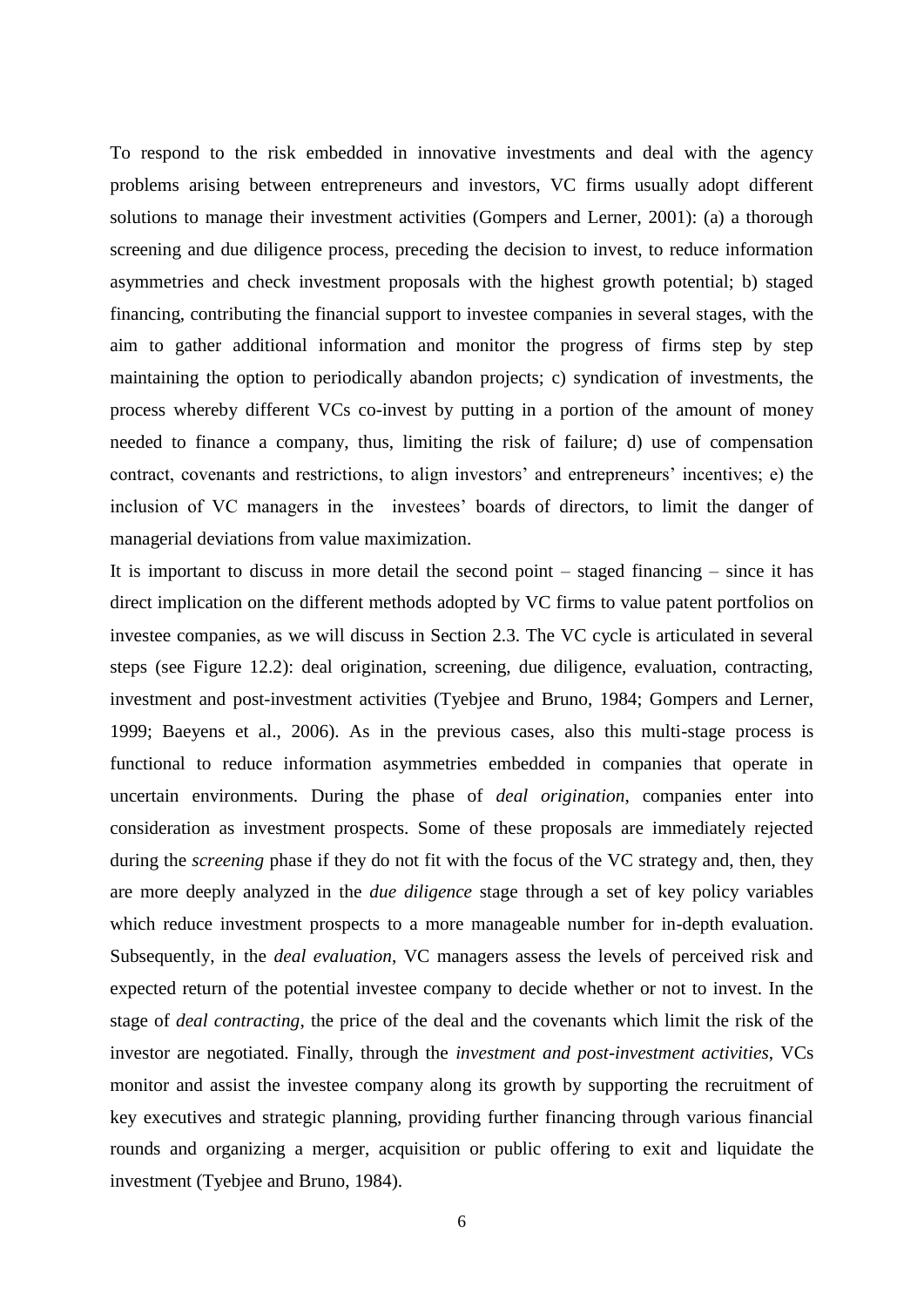

*Figure 12.2 – The VC cycle (adapted by Baeyens et al., 2005)*

# **2.2. Do patents facilitate VC financing?**

As discussed in section 12.1, the economic literature provide strong support to the role of patents as quality signals of a start-up capacity to create and protect value through innovation, thus increasing the likelihood of obtaining VC financing. The positive role of patents (and in particular of high-quality patents) for VC financing is well documented in several studies, and consistent across different industries, such as biotechnology, nanotechnology, semiconductors, with the partial exception of software.

At an industry level, Kortum and Lerner (2000) examined the relationship between the total number of patents issued at the USPTO and the total amount of VC financing across 20 manufacturing industries between 1965 and 1992 in the United States. They observe that increases in VC activities in an industry are associated with higher patenting rates.

Switching the focus at the company level, in a study of 204 biotech start-ups, founded in Canada between 1991 and 2000, Baum and Silverman (2004) found that start-ups with more patent applications and grants obtained significantly more VC financing. Similarly, Hsu and Ziedonis (2007), analyzing 370 semiconductor startups that received more than 800 rounds of VC funding from 1980 through 2005, found a statistically significant and economically large effect of patent filings on investor estimates of start-up value. In this study, a doubling in the patent application stock of a new venture is associated with a 28 percent increase in valuation, representing an upward funding-round adjustment of roughly \$16.8 million for the average start-up in the sample. Moreover, in this context more prominent VCs (as measured by the number of syndication ties with other VCs) seem to value start-up patents more highly than their less experienced counterparts, thanks to superior complementary legal and organizational resources. Evidence from the software industry, on the other hand, is more mixed, due to the higher uncertainty surrounding the effectiveness of patent protection in this context. Indeed, the dense patent thickets characterizing several software markets increase the likelihood of future litigations, thus delaying or reducing initial acquisitions of VC funding (Cockburn and Macgarvie, 2007). Nevertheless, the study by Mann and Sager (2007) in the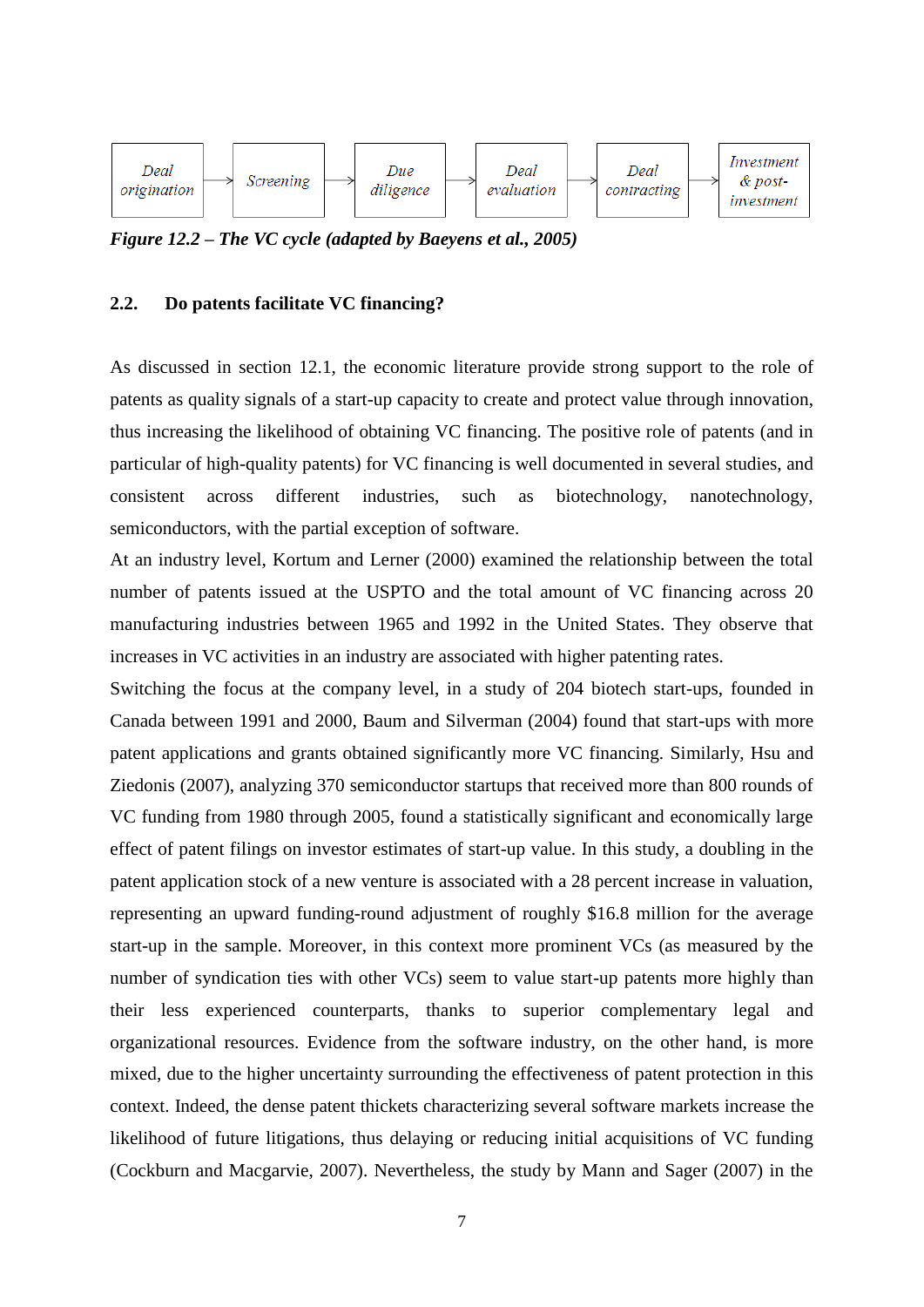software industry found that patenting increases the likelihood of start-up firms receiving VC financing, although the relationship between patenting rates and VC financing seem to depend in such industry less on the size of the patent portfolio than on the firm"s receipt of at least one patent.

Another stream of literature has more specifically assessed the determinants of patent value that are taken into consideration by VC firms in their investment decisions, suggesting that it is not only the simple availability of patents that matter for such kind of investors, but also their specific characteristics. In a study of 190 VC-seeking German and British biotechnology companies founded after 1989, Haussler et al. (2009) show that the quality of patent applications of the start-up - measured both in terms of forward-citations received by subsequent patents and in terms of share of the patent applications that received an opposition (under the assumption that an opposition at the EPO from a competitor indicates that the company possesses especially valuable technology) - increases the likelihood to receive VC financing.

Also patent breadth has been significantly associated with higher valuations by VC firms. The analyses by Lerner (1994), based on a sample of 535 financing rounds at 173 VC-backed biotechnology companies, highlight that patent breadth (operationalized as the count of different IPC classes to which the patent is assigned) positively affects the valuation of new biotech companies by VCs.

Moreover, there is evidence that VC firms assess the technological content of the patents in their financing decisions. In a study of 332 VC-backed companies in the nanotechnology sector in the period 1985-2006, Munari and Toschi (2008a) find that the stock of patents belonging to the nanotechnology class (which represents the core technological domains of the companies in the sample) has a positive and significant effect on VC financing. Moreover, VCs specialized in the field of nanotechnology tend to place more value on nanotech patents in their financing decisions, compared to unspecialized VCs.

A final interesting insight emerging from this literature refers to the importance of a welldesigned patent strategy for the evaluation given by external VC investors. The study of Munari and Toschi (2008b) on 247 new ventures (123 academic spin-offs and 124 other companies) in the micro- and nanotechnology sector in the United Kingdom suggest that 247 new ventures (123 academic spin-offs and 124 other companies) VCs are more likely to finance new companies adopting business models based on patented technologies sold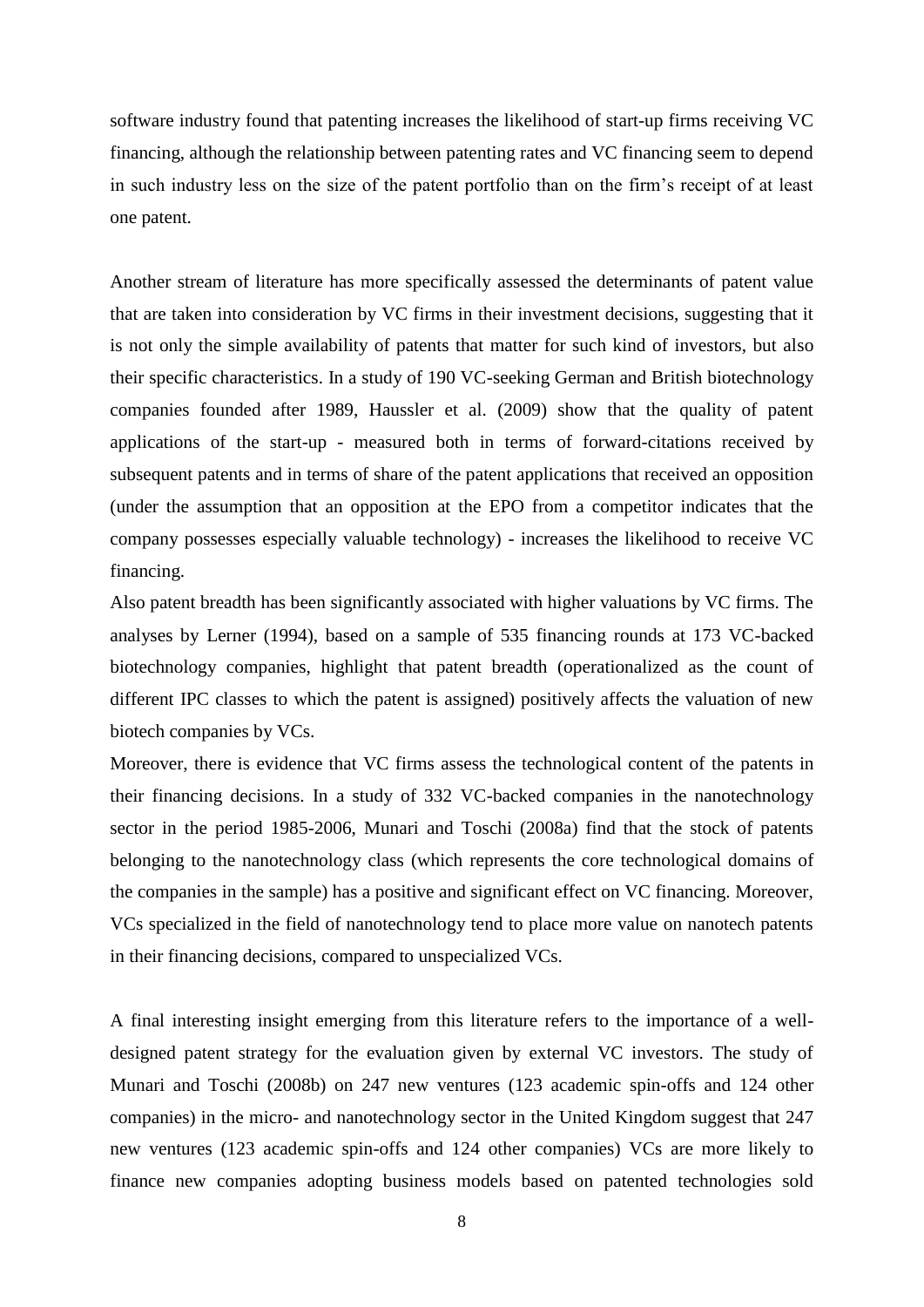through licenses or organized around a well-developed product concept, rather than those companies with consultancy-oriented business models. Specifically, in relation to university spin-offs, a key issue for VC is the distribution of IP ownership between the university or the spin-offs itself, since this can influence the company"s subsequent development and the willingness of investors to invest. The same study suggests that VC investors tend to favour academic spin-offs with the direct ownership of a strong patent portfolio.

In conclusion, taken together, the abovementioned works provide very insightful indications for both entrepreneurs' seeking external equity financing for their companies and for VC investors" selection decisions. First, they suggest that the ownership of patents and patent applications significantly facilitate the access to faster and more favorable funding by VCs. Second, they suggest that not all VC investors are alike in their assessment ability and the way they evaluate patents. VC firms with more investment experience and a stronger specialization in the investee company's industry might possess a superior ability in inferring the economic value stemming from patents. Third, they highlight that it is not the mere possession of patents that matter for VCs, but how they are exploited to support unique and sustainable business models. As far as this last point, the breadth (or scope) of patent protection (Lerner, 1994) and patents protecting the core technological capabilities of the company (Munari and Toschi, 2008a) are significantly associated with higher valuations by VCs.

Starting from such considerations, in the following section we will provide a general overview of the patent valuation process adopted by VC firms in their selection decisions.

## **2.3. The valuation of patents over the phases of the VC cycle**

As previously pointed out, the VC financing process consists of multiple, successive stages in order to face this risk. Typically, VCs can receive more than 500 business plans per year, undertake about 80 due-diligence processes and finance only 5 investments. Therefore, VCs tend to rely on a set of different *criteria* depending on the stage of the VC cycle in order to drive their selection decisions, adopting a subjective assessment procedure driven not only by the company"s business plans, but also by a multidimensional list of characteristics such as financial aspects, product-market attractiveness, technological characteristics, strategiccompetitive impact, management team and deal criteria (Tyebjee and Bruno, 1984; MacMillan et al., 1985; Muzyka et al., 1996; Hsu; 2007).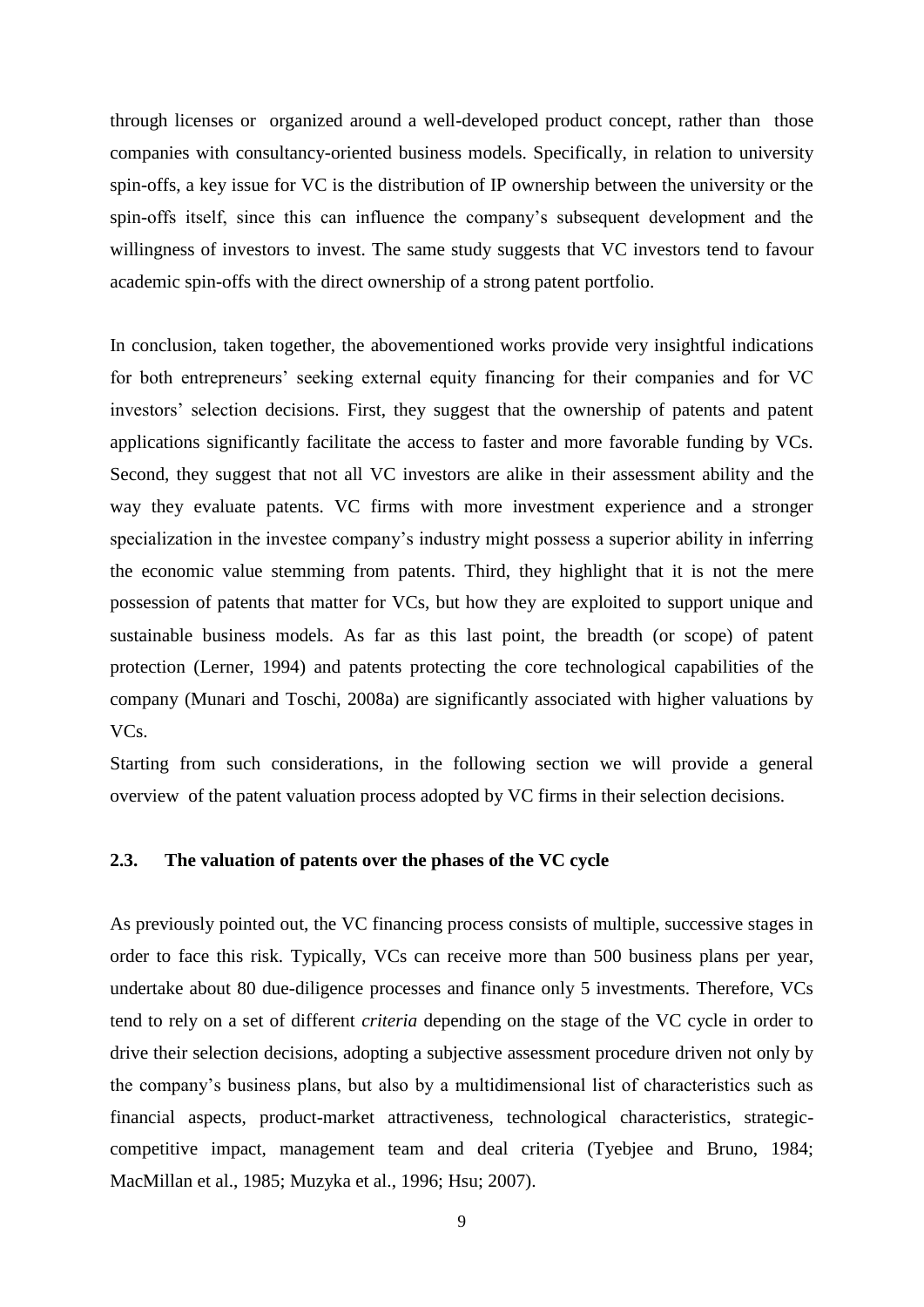Although the selection process depends on the management style of the VC funds and investment decisions are subject to the individual investor's interpretation of acceptable risk and return, we present a "standard checklist" approach in order to analyze both the general set of investment parameters used by VC firms and the specific assessment of patents across the different stages of the valuation process.

During the initial *screening* phase, VCs generally analyze the potential investee companies in terms of industry, stage of development, geographical location and size of investment to figure out whether the company corresponds to their investment strategy. This procedure reflects the tendency of VCs to limit their potential investments in areas in which they have some levels of familiarity. Furthermore, in deciding whether to finance or not a company, investors are likely to begin their screening process by focusing on aspects that validate the firm"s ability to implement its concept successfully. Investors may be interested in understanding the familiarity of the company"s management team with the target market, assessing its skills, ability demonstrated in the past, level of trust developed in previous relationships and reputation in a specific market. One of the most important requirement in this stage is foreseeing a large market opportunity. At this stage, the availability of patent applications may result of fundamental importance, since it signals the possibility to protect this market power in a sustainable way, allowing firms to earn extra-profits over time. For some of the VC funds we interviewed, such as Novartis Venture Fund, Siemens Venture Capital and Sofinnova, the availability of patent applications by the start-up companies is generally considered as a necessary condition to proceed further along the selection process. In this stage, however, given the high number of business plans to be evaluated and the limited amount of time that can be devoted in screening each of them, the value of patent application is not assessed in a systematic and detailed way. More typically their mere presence/absence is assessed as a "gate" to access to the subsequent stage.

Once the initial screening phase is positively completed, the target company enters in a more complex *due diligence* phase, in which it should provide to the VC firm several confidential and commercially sensitive information about financial, legal, scientific and commercial aspects of its business The main objective of the VC firm at this stage is to reduce adverse selection and information asymmetry problems and increase the probability to finance the most valuable companies. Important criteria which are considered at this stage are characteristics of the entrepreneurs (managerial, engineering and marketing capabilities), the market attractiveness (size, growth and accessibility of the market) and, in particular, features of the technology as the quantity and quality of the patents portfolio.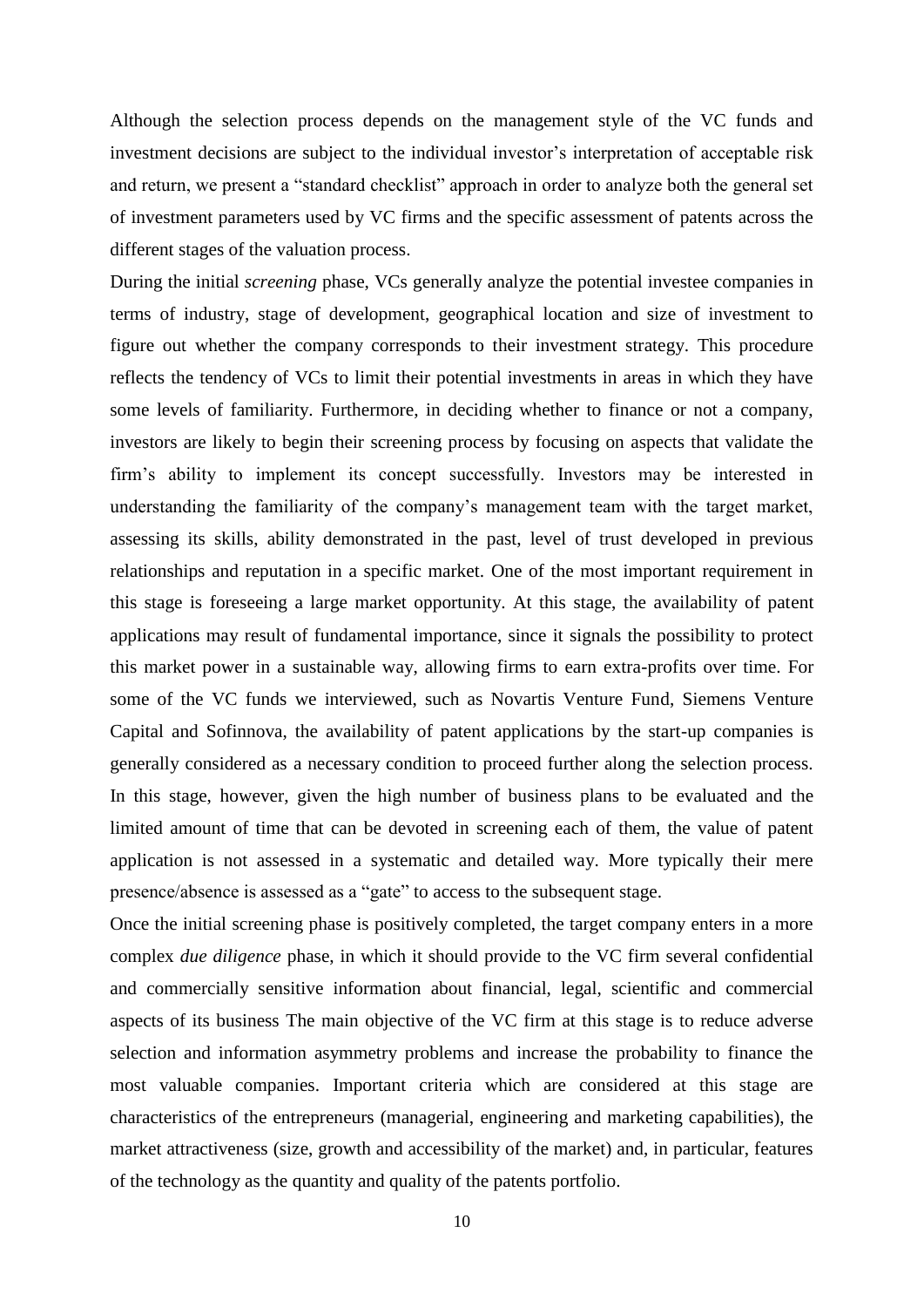Typical issues regarding investees" patent portfolios that need to be addressed in this phase are those described in due-diligence approaches presented in Chapter 2 of the book. They can be summarized as follows (Malackowski and Wakefield, 2002):

- A review of key issued and pending patents (i.e. check assignments, geographic extensions, search reports, examination reports, file histories, amendments to applications). In this sense, it is important to focus attention to the claims of the patents, in order to assess their adequacy to support the planned exploitation of the technology.
- An analysis of the freedom to operate, in order to assure that third-party patents are not infringed by the technologies and products of the target company.
- A review of potential IP-related deal-breakers (i.e. dependance on other patents; actual/impending litigation, oppositions/appeals, warning letters, incomplete chains of ownerships, missed due dates)
- An assessment of the company's patent strategy (i.e. which is the proportion of business value related to patent? Does the company engage in offensive/defensive patenting? Does the company engage in licensing-out, licensing-in strategies? Which is the recourse to other types of IPRs – i.e. trade secrets, trademarks, designs, copyrights, domain names, invention disclosures)

The assessment of such criteria in the course of the due diligence process clearly emerges by the interviews we performed with leading VC managers, as described in Inbox 12.1. They also show that generally VCs involve professionals of external IP and law firms to conduct the due diligence of target companies" patent portfolios. A further important lessons emerging from our interview is that VCs tend to analyze the entire set of patents owned by the company, not each single patent in isolation, to have a complete overview of the overall protection provided by the company"s technological portfolio, its positioning and life cycle. Finally, in the stages of *deal evaluation and contracting*, VCs determine the profile of risk and return associated with the company to define the right amount to invest in. In this phase VC mangers tend to calculate the value of the entire company, in order to determine how much of the company the investor will own on closing the transaction, without focusing on

performing the economic evaluation of each single patent. However, patents can indirectly enter into the analysis in this phase through their impact on the expected cash flows that will be generated by the company, as suggested by the interview we performed with Sofinnova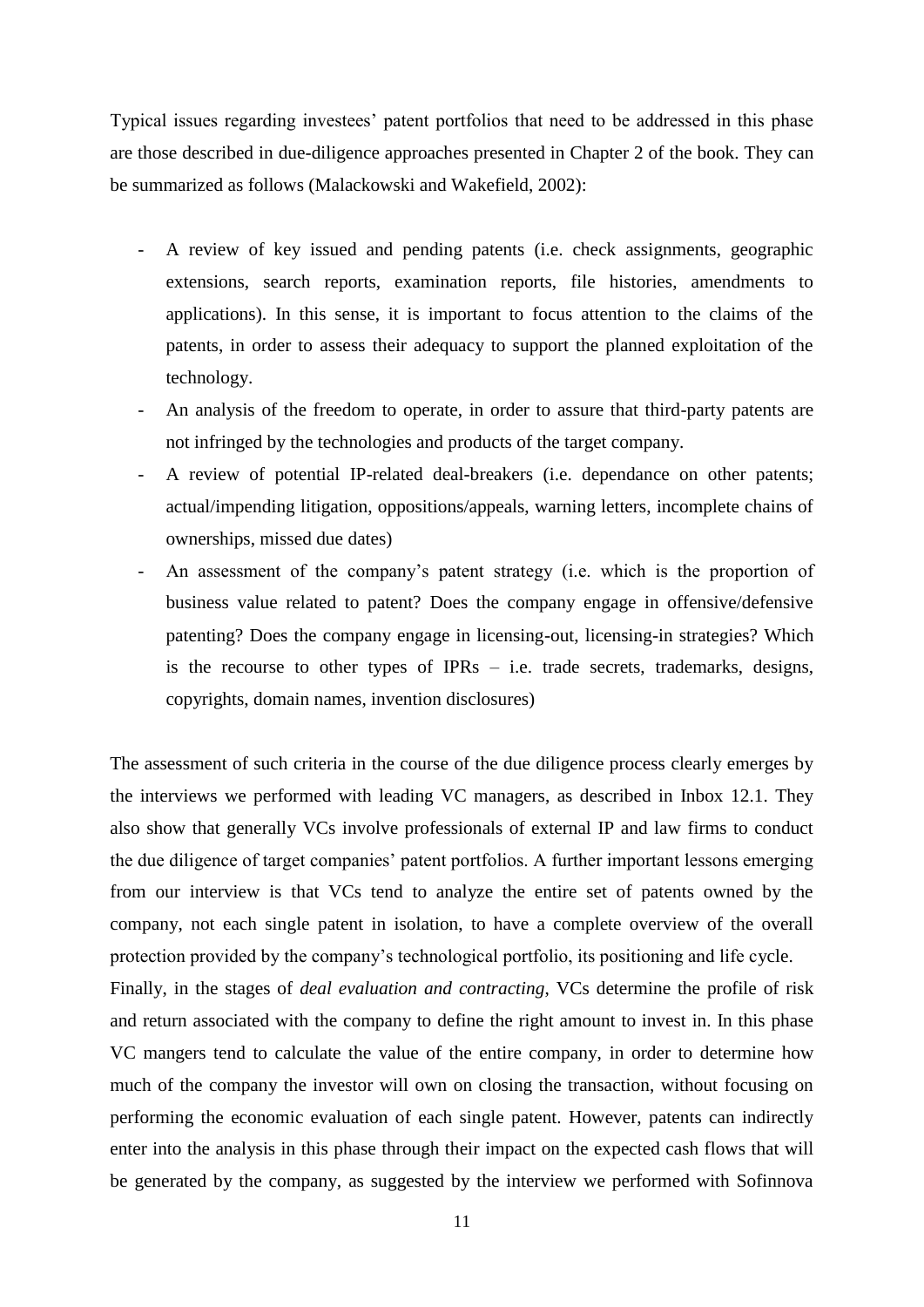(see Box 12.1). In particular, there exists a simple approach to valuation widely used by VC investors, that is referred to as the *Venture Capital Method* (Metrick, 2006). This method is a *post-money* valuation (i.e. once the initial investment has been made), based on the idea that the company's value can be assessed not through a forecast of the cash flows it is expected to generate in the future, but rather through an estimate of the company's terminal value at the time of exit (typically through an initial public offering on the stock market or a sale to strategic buyer). This procedure takes several steps: (1) forecast cash flows to equity for a period of years, (2) estimate the time at which the VC will exit the investment, (3) identify comparable public companies or comparable transactions to value the exit price based on the multiples model, (4) discount interim cash flows and exit value at rates ranging from 25% to 80% and (5) determine the VC"s stake by dividing the amount invested in the company by the post-money valuation.

# *Inbox 12.1 – How VCs value patent portfolios? Evidence from interviews with VC managers*

In order to complement previous literature on how VC firms value patent portfolios (Dunlop, 2008; Malackowski and Wakefield, 2002), we performed a set of interviews with managers of VC firms of different types, including both independent VCs (Sofinnova), corporate Venture Capital (Novartis and Siemens), and public/private VC (TT Ventures). Table 12.1 briefly presents the VC funds we interviewed and their investment strategies.

|                                                  | <b>Novartis</b><br><b>Venture Funds</b>                                             | <b>Siemens Venture</b><br>Capital                             | <b>Sofinnova</b><br><b>Ventures</b>           | <b>TT</b> Venture                                                                   | <b>Innogest Capital</b>                                                                                                                                            |
|--------------------------------------------------|-------------------------------------------------------------------------------------|---------------------------------------------------------------|-----------------------------------------------|-------------------------------------------------------------------------------------|--------------------------------------------------------------------------------------------------------------------------------------------------------------------|
| Type of Investor                                 | Corporation                                                                         | Corporation                                                   | Independent                                   | Public-Private                                                                      | Public-Private                                                                                                                                                     |
| Location                                         | Basel-<br>Switzerland<br>Boston-USA                                                 | Palo Alto, Santa<br>Clara, Orlando,<br>Boston-USA             | Paris - France                                | Milan - Italy                                                                       | Turin, Milan,<br>Padua - Italy                                                                                                                                     |
| Industry<br>specialization<br>(Investment focus) | <b>New</b><br>therapeutics.<br>medical devices.<br>diagnostics and<br>drug delivery | Industry, energy,<br>healthcare.<br>information<br>technology | Life science and<br>information<br>technology | High-tech<br>(biomedical,<br>material science.<br>agro-food, clean<br>technologies) | High-tech<br>(advanced<br>mechanics, new<br>materials.<br>information and<br>communications<br>technology,<br>biomedical, clean<br>energy, innovative<br>services) |
| Geographic<br>specialization                     | USA/Canada.<br>Europe,<br>Switzerland and<br>Asia/Pacific                           | North America.<br>Western Europe,<br>Israel, China,<br>India  | Europe and USA                                | Italy                                                                               | Italy                                                                                                                                                              |
| Stage of<br>Development                          | Early stage                                                                         | Start-up and<br>development                                   | Sturt-up and early<br>stage                   | Sturt-up and early<br>stage                                                         | Start-ups and<br>Small and<br>Medium<br>Enterprises<br>(SMEs)                                                                                                      |

*Table 12.1 – Profile of the VC firms interviewed*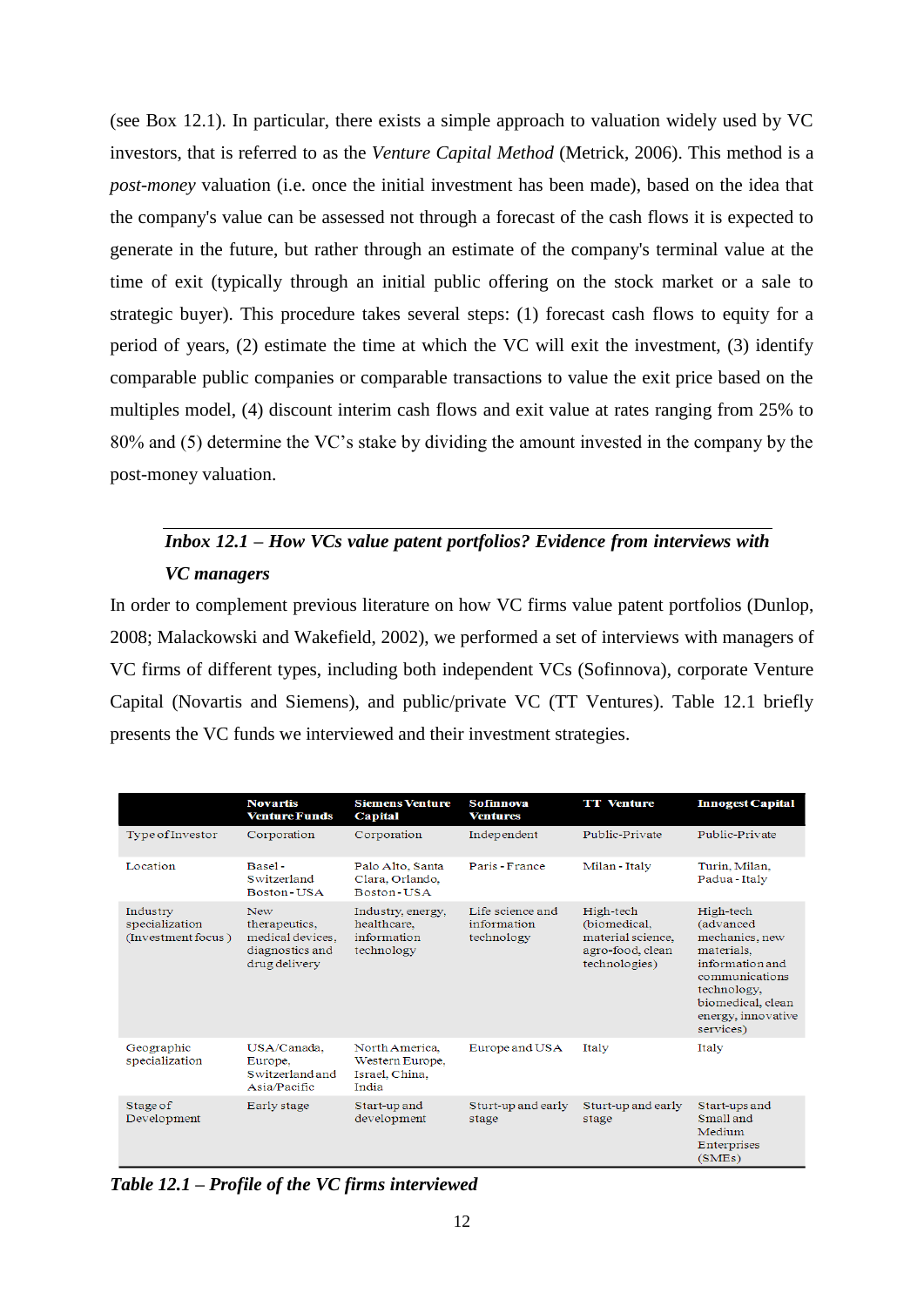The importance of patents in the screening and due diligence phases clearly emerge from the following interviews with Sofinnova, Norvatis Venture Fund and TTVenture.

*"Sofinnova looks for a high growth company, a solid development project, a good management team, a simple and transparent structure and an exit strategy. Investments in technology based start-ups implicitly involve investment in innovation and, thus, IP ultimately determines if the start-up has or not a solid development project. The presence/absence of IP is the starting point and essential for the value of start-ups. It is the key selection criteria to decide if the company is "in or out". However, we also need to understand what kind of proprietary protection the patent gives and the level of utility of the patent in terms of market applications. Patents are, thus, analyzed in detail during a phase of due diligence to determine its technical/legal validity, the value added to the product in the end market by its utilization and its country coverage. Indeed, the IP portfolio is fundamental to the competitive positioning and life cycle of a product in the marketplace and, thus, the breadth and strength of the patent protection of the product itself and the fence around it need to be analyzed"* (Partner, Sofinnova).

*"Novartis Venture Funds proceeds along two steps: early, we assess the presence (yes or no) of patents and we try to understand if there exists freedom to operate. Later, patentability and the defensive/offensive use patents become more important and better analyzed. Early, you may not know what your art will be, but you need to know that you can practice. Later on, your device/product profile is better understood* (Managing Director, Novartis Venture Funds)

*We look at both individual patents and the collection of patents. It is the "picket fence" approach. Keep building multiple barriers that make it difficult to engineer around.* (Managing Director of Novartis Venture Fund)

*Our strategic decision in the investment process is that the presence of IP is the "conditio sine qua non" to invest in a company as it is the means to access the market and it offers barriers to entry, protection and a tangible way of technological transfer. However, a patent per se has no value. Thus, we look at patents in conjunction with the company"s business model to verify the extent to which patents protect the core technology of the company and not only a marginal component. During our technological due diligence, we also analyze in particular the likelihood that patent applications will be granted, the presence of office or actions lawsuits in progress and the possibility to extend actual patents into other patents to protect a broad industrial platform* (Chief Technology Officer of TTVenture).

Although monetary techniques are not generally adopted by VC firms to determine the value of single patents in the phase of deal evaluation and contracting, patent can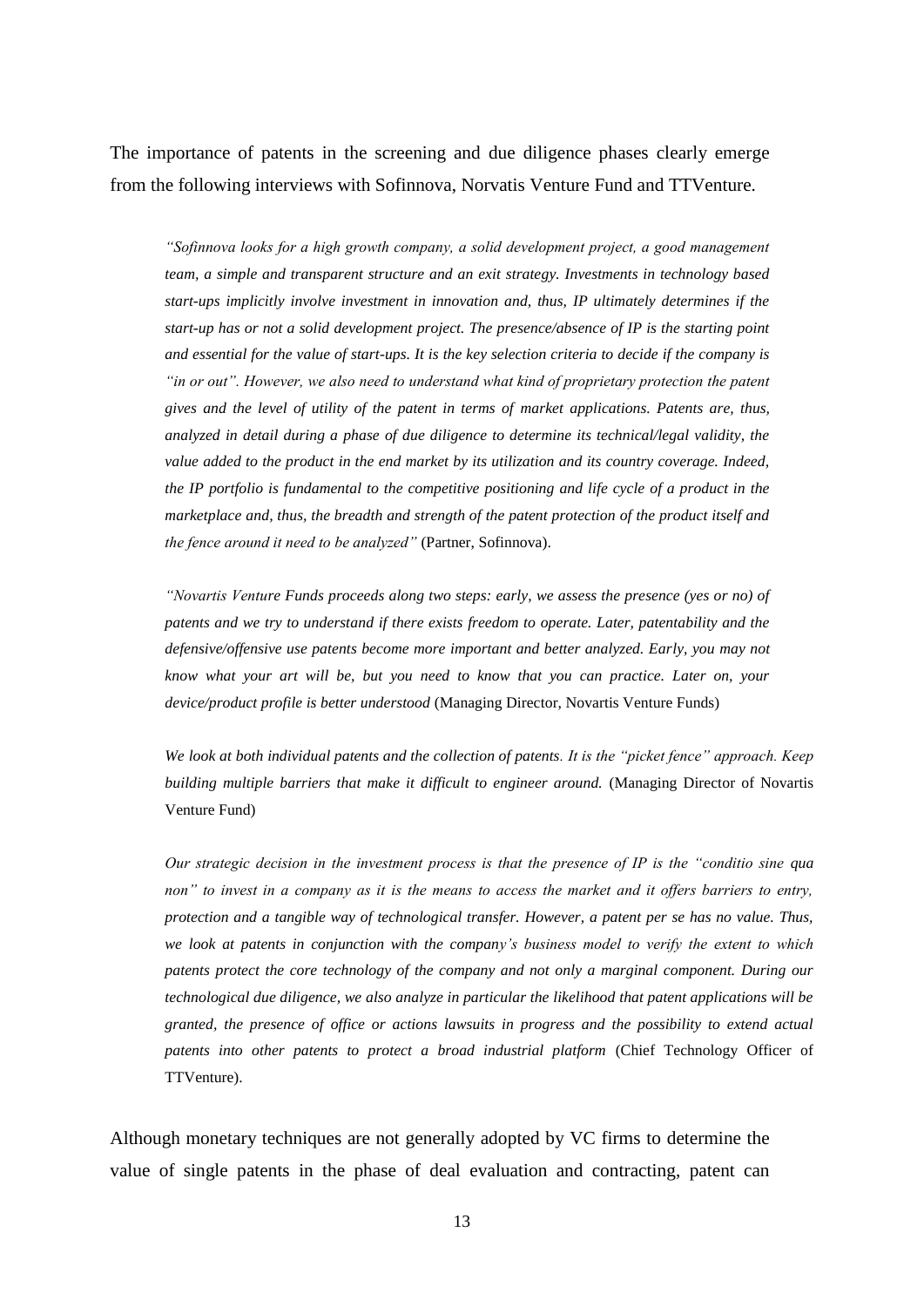indirectly enter in the valuation of the entire company, as suggested by the interviews with Sofinnova and TTVenture:

*We do not evaluate each patent through quantitative techniques, but we assess the value of the company as a whole. The presence of patent is only condition to invest, but it is not an asset per se. Patents come with business models and patents without entrepreneurs have no value because they do not generate cash flows.*

*We perform an economic valuation of the company through qualitative techniques (i.e. benchmarking with industrial competitors or past performance) and quantitative tools like the net present value. We assess the expected revenues, costs, investments, time of development, risk of both technical failure and market competition and cost of capital. However, the value of a company depends also on the value of its patents, calculated in terms of the net present value of the commercial applications which takes into account the technical development risk, rate of market penetration, price of product, market size/peak sales and length of product life* (Partner, Sofinnova)*.* 

### **3. Patent backed financial instruments**

 $\overline{a}$ 

# **3.1 Different forms of Patent Backed Financial Instruments (PBFI): characteristics and examples**

Whereas VC funding represents a typical example of equity financing, different forms of debt financing may be acquired by companies by leveraging their patent portfolios. Given the widespread diffusion of the market for intellectual property and the ongoing innovation of financial tools, there is a growing need among companies to use IP portfolio, especially patents, as a source of funding and collateral security in order to finance new investments. Patent backed financial instruments can be defined as a wide set of tools and financial solutions<sup>3</sup> leveraging on patents value to raise funds: they are usually characterized by unique features and by a high level of customization<sup>4</sup>. Over the last years patent backed deals have been established through different financial vehicles from commercial banks to specialized financial operators (Walsh and Cohen, 2007) and their actual diffusion is quite low and

<sup>&</sup>lt;sup>3</sup> Literature offers a wide range of case analysis more than ever on loans collateralized by patent and patent cash flow securitizations (Wantanabe, 2004; Edwards, 2001).

<sup>&</sup>lt;sup>4</sup> Tools and financial instruments leveraging on intellectual property and patents can be classified according to different variables: by asset ownership maintenance, since they can require a change of ownership for the underlying patents; by type of issuance, ranging from publicly or privately offered corporate bonds to nonrecourse loans; by risk profile, type of issued capital, whether debt or equity, and so on.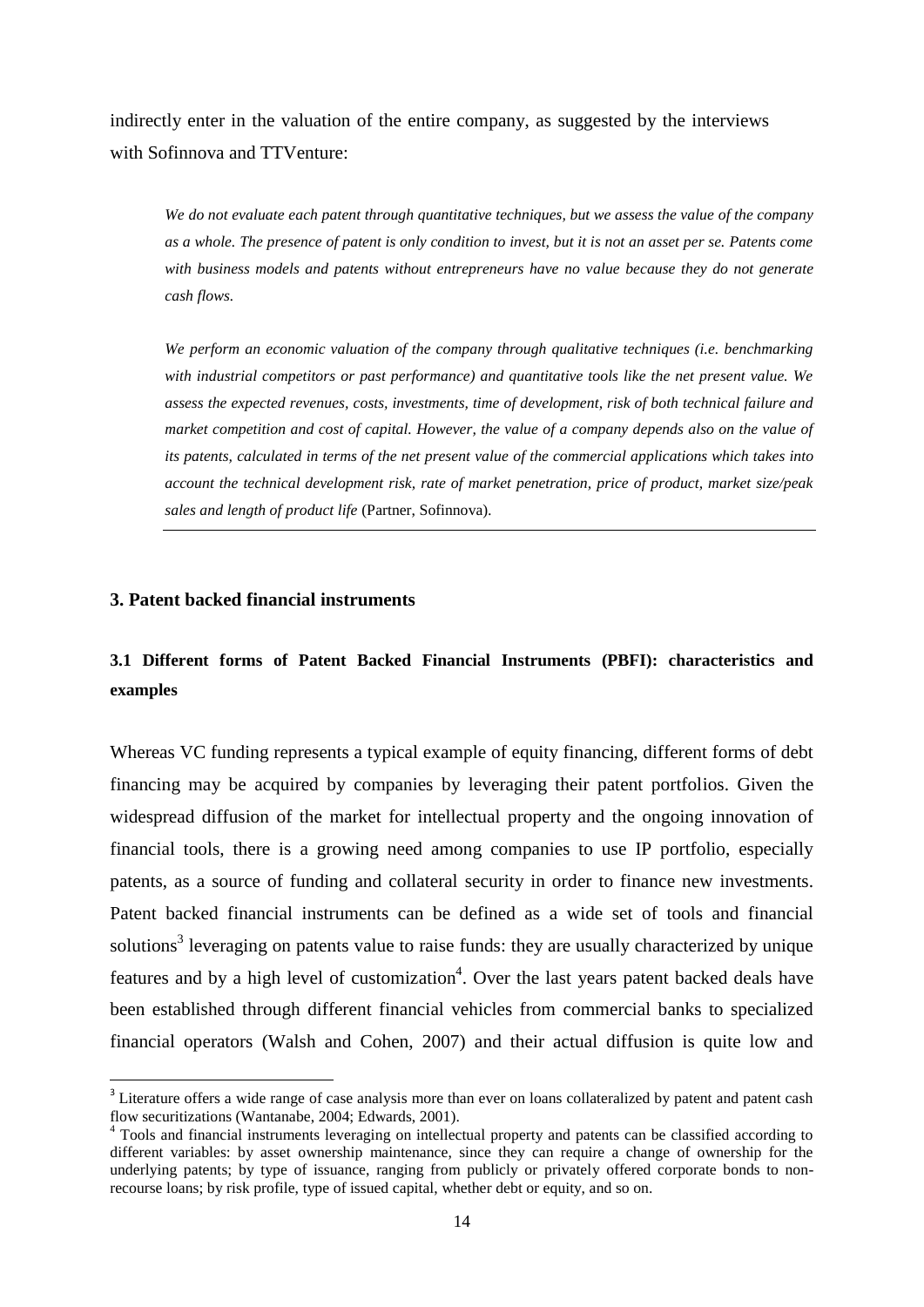financial solutions are not standardized . However, we will describe in more depth the most common patent backed financial instruments:

- patent loans,

 $\overline{a}$ 

- patent sale and lease back
- patent securitizations

A *patent loan* is a bank loan using patents as collateral. The lender usually offers the borrower a non recourse loan whose amount depends on asset quality, main risk factors, and owner credit merit. Patents can be used as primary or secondary form of collateral. According to industry experts of several US credit asset management companies recently involved in IP financing field (Walsh and Cohen, 2007), patent loans can be both classical banks debt and directly second lien loans ranging from 50 to 400 million dollars for bank loans and from 2 to 50 million dollars for the second lien solutions. However, fund size, duration and covenants clearly differ for each case depending on each lending institution. Usually, there is the possibility to insure the loan through special insurance policies which provide the lender a financial guarantee on principal and interest payments.

From lender perspective, the unique nature of patent as collateral in loan transactions can present some disadvantages relating to higher costs to monitor borrowers and to higher uncertainty for the quality of the collateral. However, covenants and insurance can clearly reduce overall transaction risks and over-collateralization<sup>5</sup>, provided by the loan to value ratio, enhances the loan issuance. From the asset holders' point of view, patent loans represent a further opportunity to raise debt capital leveraging on their patent portfolio value. On the one hand, the greatest advantage of patent backed loans is the introduction of a new asset class for debt financing and companies credit merit valuation. On the other hand, difficulties in patent valuation and collateral disposal in case of default remain open issues affecting the development of these financial solutions and can significantly increase borrowing transaction costs and reporting requirements (McFetridge, 2001).

Both SMEs with innovative technologies and large established companies with a wide and transversal patent portfolio can benefit from this funding possibility. For instance, GIK Worldwide, a small US company which developed a breakthrough technology in the field of video-conferencing, leveraged on a patent loan in order to finance its business development.

<sup>&</sup>lt;sup>5</sup> Over-collateralization credit enhancement mechanism posting more collateral than is needed to obtain or secure financing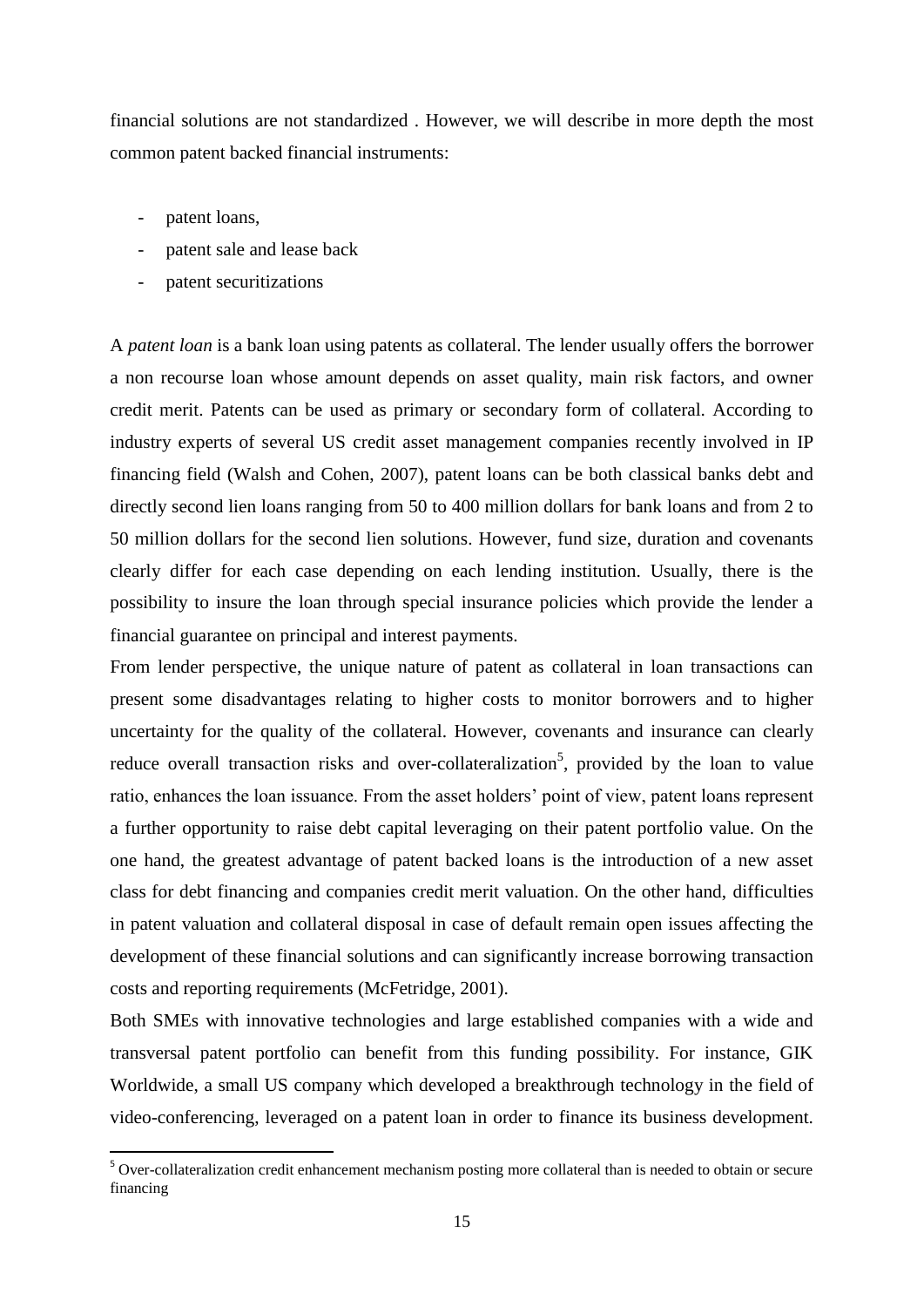With the help of the IP investment bank Taibbi Ltd, the company raised 17 million dollars in debt provided by Pitney Bowes Capital (Edwards, 2001): the funding was based on an appraised value of 57 million dollars for the collateral patents<sup>6</sup>. On the other hand, Dow Chemical, one of the largest chemical companies in the world, received in 1994 a loan raising 100 million dollars for a 50% of estimated value of the underlying patents (Bezant, 1998; Hillery, 2004).

Despite there is increasing evidence of this kind of transactions, mainly originating in the US or the United Kingdom, it is importat to highlight that patent loan practice is quite limited to occasional cases and most banks and financial institutions have not established yet neither a patent due diligence practice nor a pipeline offer. Typically, banking systems are still ignoring intangibles, and patents in particular, when assessing companies credit merit (Ughetto, 2008) and, especially in European countries, commercial banks usually do not generally accept intangible assets as collateral for loans. However, some relevant initiatives have been established over the last years by some leading banks. The Initiative Finanzstandort Deutschland (IFD) is the biggest project implemented by all sectors of German financial services industry and has recently focused its attention on patents: the objective is supporting banks to recognize these assets as collateral in order to improve the access to credit finance for innovative SMEs. Another example is the action of the Chinese Bank of Communications Beijing Branch that, in 2006, began offering IP loans to local SMEs: according to official government sources, the State Intellectual Property Office, after only two years, registered more than 300 IPR mortgage contracts involving over 700 patents with a total value of 6 billion Yuan. Even if some doubts related to counterfeiting and enforcement risk can arise, these cases have pointed out wide spreading acceptance of the role of patent portfolio as funding collateral.

In 1995, the Development Bank of Japan started to support companies in a middle development stage offering loans secured by patents and other IP assets. According to the Director of the Department for Technology & Growth Business of the Development Bank of Japan, form 1995, in a decade, the bank offered 16 billion Yen for 260 IP backed loan

Another patent backed financial instrument is represented by *patent sale and lease back*. It is a lease back solution using patents as underlying asset. In a typical transaction, a specialized institution (the lessor) purchases a single or a pool of patents from a company (the lessee).

<sup>&</sup>lt;sup>6</sup> The loan was enhanced by insurance and financial guarantee provided by the Intellectual Property Insurance Services and XL Capital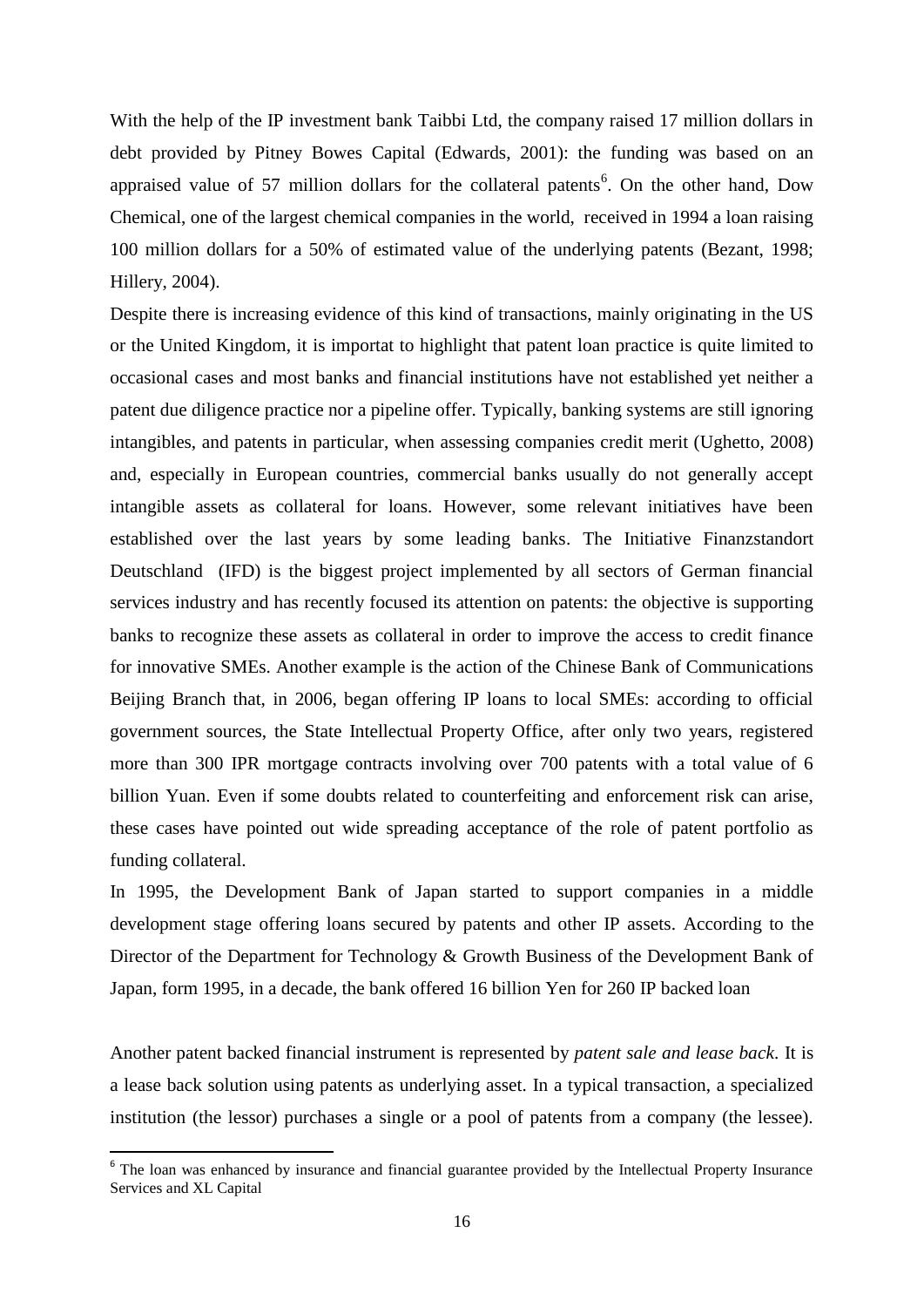The latter, subsequently, leases patents back from the lessor and obtains all rights to use them in its business activities paying some interests (see Figure 12.3). The specialized institution, usually, holds the ownership of the patents until the end of the lease.



*Figure 12.3 – Patent sale and lease back process (Adapted from Frank, 2005)*

Depending on the structure of the deal, the lessee can however maintain an option to repurchase in the end its patents at a defined nominal value. While in a patent securitization, the patents owner can transfer to the vehicle either the patent asset itself or the patents" rights to receive future cash flows (originating, respectively, a direct or an indirect securitization), in patent sale and lease back the asset property is sold to the leasing company (Kirsh, 2005).

One of the first recorded cases of leasing transaction involving patents dates back to 1993 when the Aberlyn Capital Management completed a sale lease back transaction based on a single patent owned by RhoMed, a biotech company specialized in radio-pharmaceutical products<sup>7</sup>. Aberlyn was a venture leasing firm providing investment banking services to biotechnology and biomedical industries. In 1992, the company decided to provide leases based on firms" patent portfolio. RhoMed received a three years loan of 1 million dollars with an interest rate of 15% according to its risk profile. The transaction was secured by the sale and lease back agreement for the patent that was evaluated at 5 million dollars<sup>8</sup>. Example 12.3 – Patent sale and lease back process (Adapted from Frank, 2005)<br>
Figure 12.3 – Patent sale and lease back process (Adapted from Frank, 2005)<br>
Depending on the structure of the deal, the lessee can however mai

Patent sale and lease back can increase significantly company's liquidity through assets sale allowing the firm to use patents in its everyday business. However, some open issues exist: apart from fiscal treatment on additional sale earning, the adequate valuation of underlying patents is critical to determine transaction security. Furthermore the likelihood of lessee default, the possibility of infringement and the selection of patents for lease inclusion are also

 $\overline{\phantom{a}}$ 

<sup>&</sup>lt;sup>7</sup> See HBS case 'Aberlyn Capital Management: July 1993 (1997) prepared by professors Josh Lerner and Pater Tufano.

<sup>8</sup> RhoMed would have to pay principal annually while interest from the second year. The deal included a warrant coverage of 10% of financed amounts for lessee equity acquisition. RhoMed could purchase back its patent at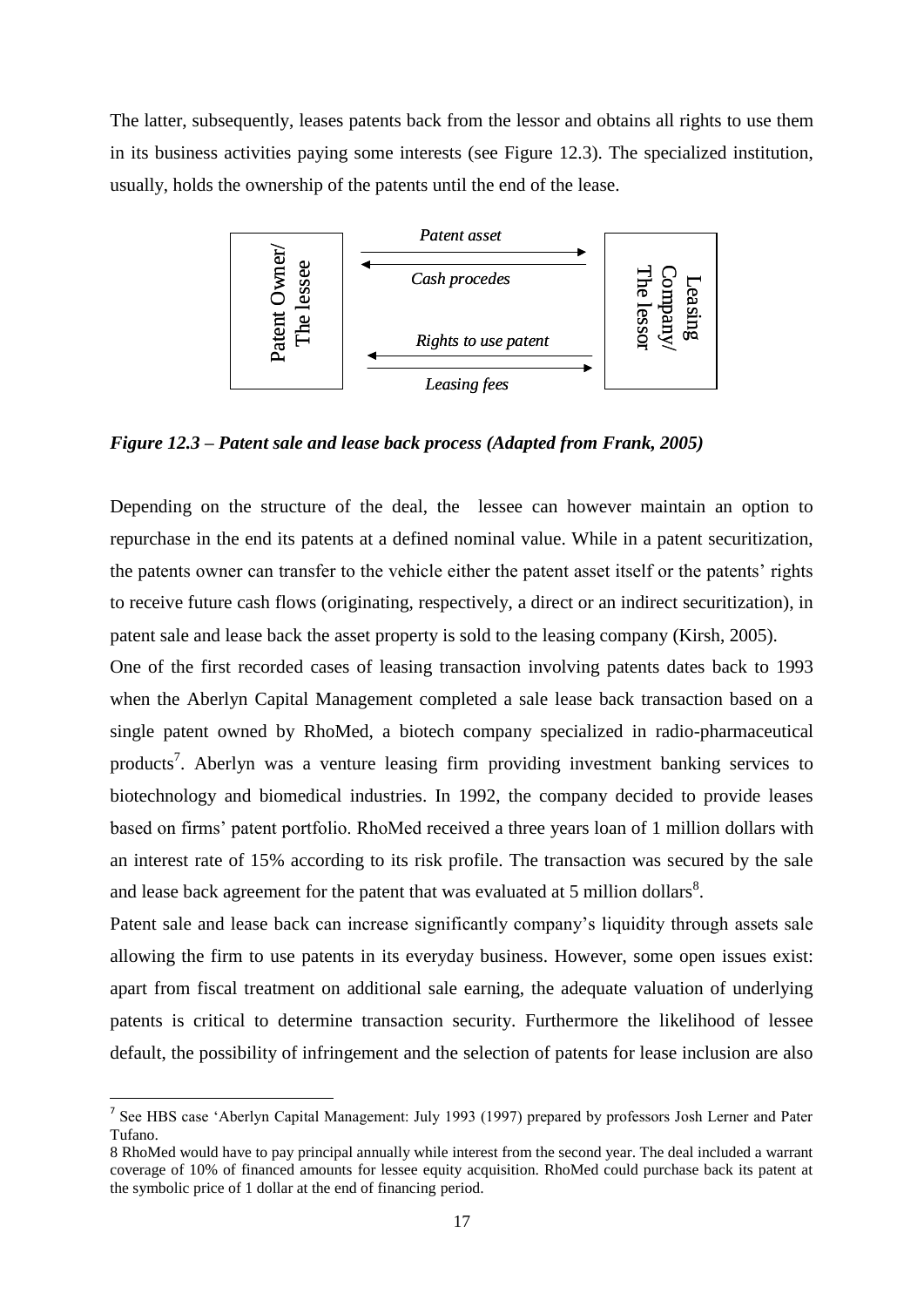relevant problems. Aberlyn Capital Management tried to reduce risks limiting patent lease back weight on its overall investment portfolio and restricting its application only to granted US patents. Despite its effort, the RohMed transaction failed: on the one hand the biotech company lose a key alliance and was unable to cover debt service and, on the other, Aberlyn did not succeed in selling on secondary market a standalone patent.

Even if the market is still in an initial phase of development, the Equipment Leasing Foundation, in its research on the use of intellectual property in leasing industry<sup>9</sup>, found that IP leasing represented a major growth opportunity for the sector. Research results also underlined that the leasing industry needed to work on new solutions to leverage on IP assets growing importance: patents appeared to be particularly suitable for finance lease according to their ownership system and to their finite short life<sup>10</sup>.

*Patent securitization* represents another relevant category of patent backed financial instruments. Securitization is a structured finance tool typically applied to illiquid contracts where rights to receive certain future payments are sold in the form of securities. A basic structure (see Figure 12.4) starts from an originator (sometimes it can be the same original patent owner) that identifies a single asset or a pool with reasonably foreseeable cash flow.



<sup>&</sup>lt;sup>9</sup> The Equipment Leasing Foundation Research Report "Intellectual Property Leasing and its implication for the Leasing Industry" was published in 2002.

 $\overline{\phantom{a}}$ 

<sup>&</sup>lt;sup>10</sup> Apart from patent loan, securitization or lease back, some other patent backed financial instruments exist (Edwards, 2001; Hillery, 2004; Frank, 2005; Lipfert and Von Scheffer, 2006), even if their application is quite limited until now. Some examples are: a) patent asset trust, that has a structure similar to securitization but SPV issues equity share instead of debt; b) patent backed collateralized debt obligation (patent CDO) that bundles a diversified pool of patent loans and sell them to investors according to their risk profile; c) Technology Unit Investment Trust (TUIT) that is a bundled group of technology and patent assets combining into one marketable security; d) patent funds (PVF), that are special investment funds, structured as SPB and usually originated by a bank investing only in patents.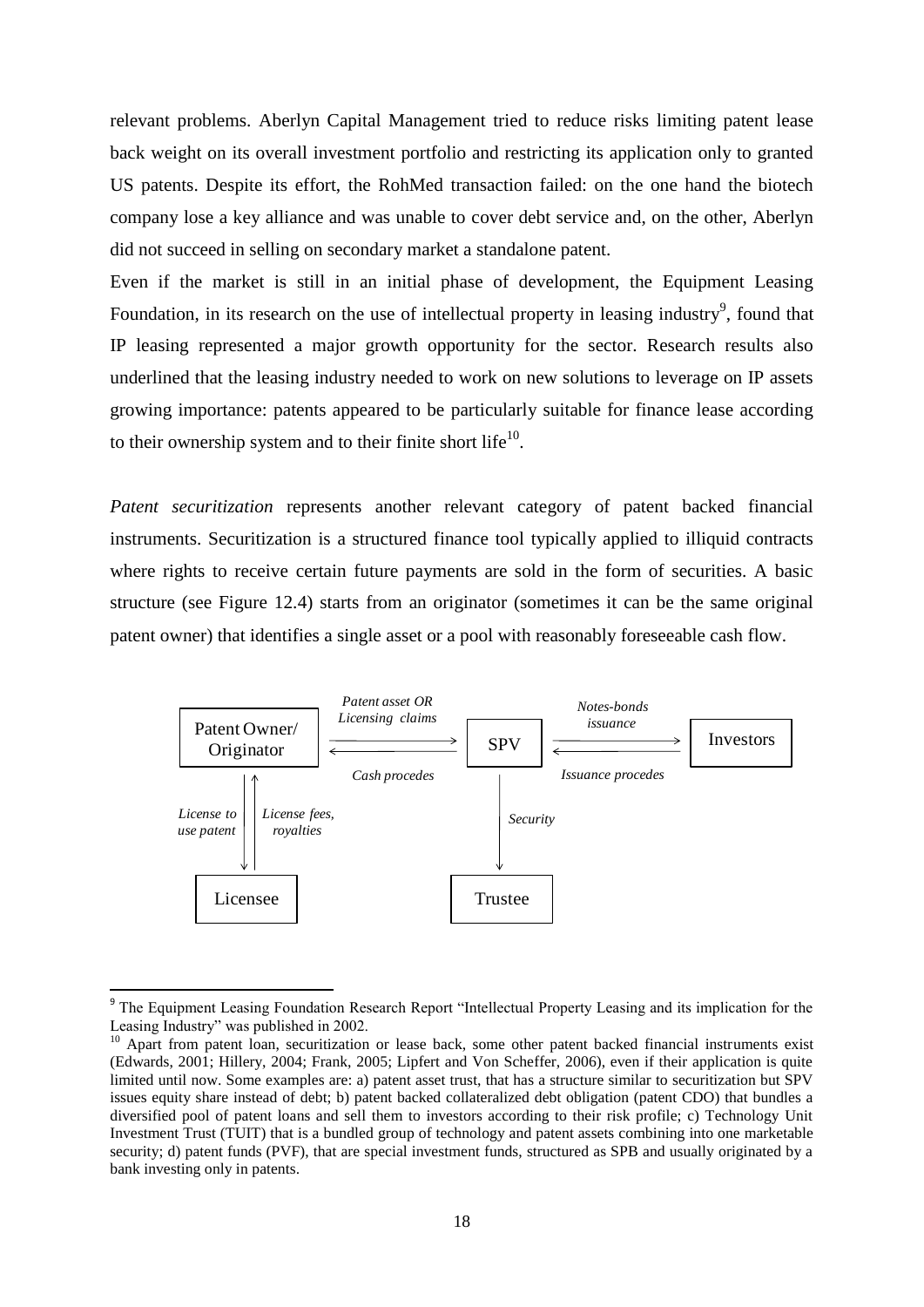### *Figure 12.4 – Patent securitization process (Adapted from Hillery, 2004)*

Then, the originator sells the asset itself or the cash flow rights to a legally separated entity known as a Special Purpose Vehicle (SPV) in order to remove the asset from its bankruptcy estate. The SPV designs the securities to be sold according to asset past performance and, finally, it issues securities on the capital markets backed by the asset's income stream. The transaction Trustee manages and aligns cash-in and cash-out-flows. Typically other subjects are involved in a securitization: the transaction arranger, the servicer to manage receivables, the rating agency for credit merit assignment, the placement agent to sell the security and other actors providing external credit enhancement. Usually patent securitization is based on existing royalties deriving from licensing agreements or contingent payment rights; however, it is possible to build securitization as well on future cash flows deriving from a future revenues share associated to the commercialization of products protected by the patent.

From the asset owner's perspective, patent securitization can help single companies to have access to funding conditions more advantageous than the corporate ones: a strong credit enhancement enables companies to achieve a lower total cost of capital and an higher flexibility compared to standard bank loans (Kirsh, 2005). Furthermore, patent securitization allows to divide asset risk from the company"s one, enabling firms to raise funds by leveraging on their patents portfolio value. Another important benefit of patent securitization is the direct liquidity it provides which can be more useful to a company"s funding needs than delayed royalty streams. In addition, patent securitization can be structured as non-dilutive of company"s equity share since it is possible to issue mainly debt capital allowing asset owner to raise funds without losing firm control.

Currently, however, the patent securitization market is still in an initial life stage. The few, established transactions are concentrated in the US and can be considered as highly customized financial solutions. The first case of a patent securitization deal was established in 2000 by Royalty Pharma AG, an investment company specialized in the pharmaceutical industry.

In 1985, Yale University obtained a patent for the discovery of a new technology for the treatment of the HIV virus. Yale granted an exclusive license to Bristol Myers Squibb for the development and in in 1994 the drug Zerit® was approved by the US Food and Drug Administration (FDA).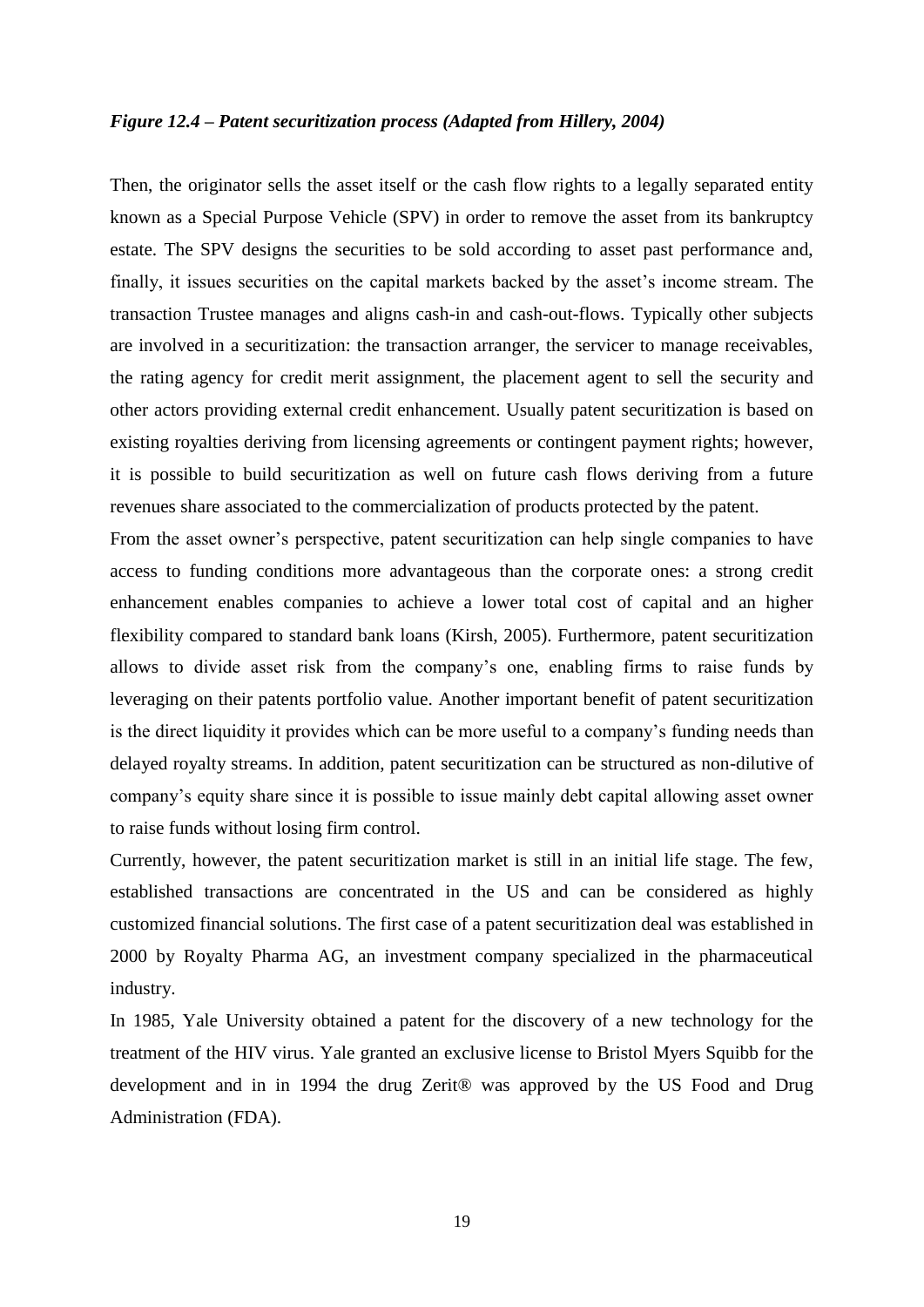In 2000 Royalty Pharma entered into an agreement with Yale University to purchase and securitize the royalty stream associated with Zerit $\mathbb{D}^{11}$ . Yale sold for 100 million dollars<sup>12</sup> its licensing rights to the BioPharma Royalty Trust, the securitization vehicle company, that raised 115 million dollars in senior, mezzanine and junior notes and in equity securities: the deal reached a single A rating on the senior tranche<sup>13</sup>. In November 2002, however, the BioPharma Royalty Trust entered into early amortization due to covenant defiance because for three consecutive reporting periods licensing cash flow were unable to reach coverage ratio defined by transaction covenants (Hillery, 2004).

A small number of other deals have been established:. according to Kirsh (2005), in the period between 2000 and 2004 only five patent securitizations had been structured in the US. The reasons for the limited diffusion of this type of instruments resides in the significant asset complexity and high up-front costs, which reduce its applicability..

Not all organizations owning patent portfolios can profit from securitization advantages. On the one hand, patent securitization could be more suitable for universities or small and medium companies with a consistent patent portfolio but that are not able to easily access to capital markets or to unsecured financing. On the other hand, however, the high securitization costs are not a realistic target for this type of subjects. On the contrary, large, established companies should easier cover these high transaction overheads but they have few incentives for the recourse to the patent securitization since can usually leverage on a wide range of funding possibility thanks to high corporate credit rating. In this context, therefore, the role of intermediaries, such as Royalty Pharma AG or other specialized companies, is essential to foster future market development.

### **3.2 When are patent backed financial instruments effective?**

 $\overline{\phantom{a}}$ 

Patents still represent the smallest area of IP backed deals, which continue to be mainly based on trademarks and copyrights, but there is increasing evidence of companies trying to directly exploit the potential value of secured transactions of their patent portfolio. Some of the examples we discussed before show that patent backed financing can represent an alternative to equity financing for companies at the end of the early development stage. It could be a

<sup>11</sup> This securitization was built on 70% of royalty payments for patent rights on Zerit HIV drug

<sup>12</sup> The an up-front payment of 100 million dollars was used to fund a capital project for its campus

<sup>13</sup> Rating was based on Standard & Poor"s valuation on legal structure, on historical and projected performance of Zerit icensing agreement and on Bristol-Myers Squibb credit merit.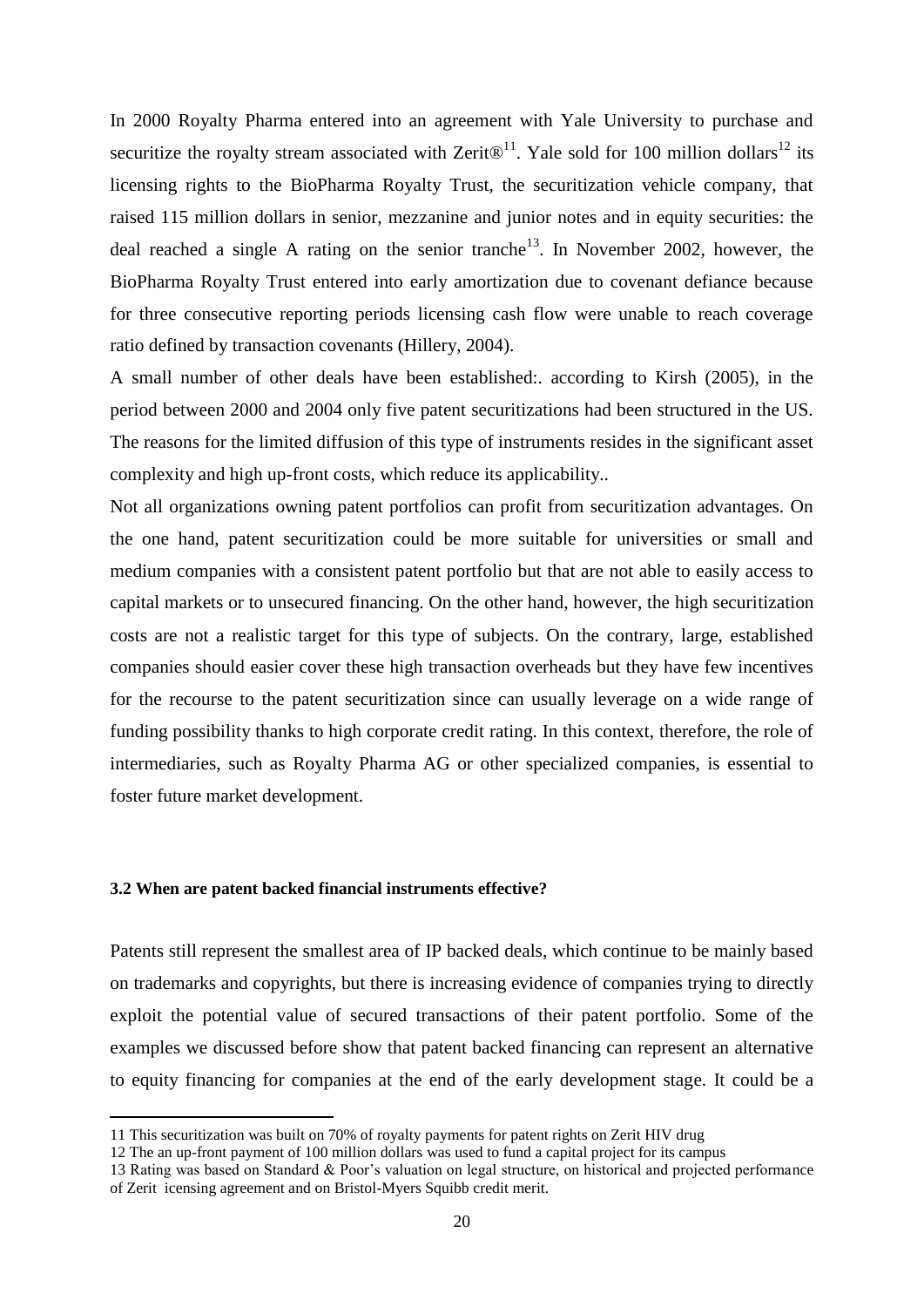valuable opportunity especially for those companies with promising technologies and strong patent portfolios, needing funds to further develop and commercialize these technologies, and that are unwilling to give up high equity shares through venture capital markets (Edwards, 2001; Davies, 2006).

Furthermore, these financial instruments allow the separation between IP assets and company evaluation, considering the strong demand for a mechanism in which innovative companies will be able to raise funds based on their patents' credibility and cash flows (Wantanabe, 2003). Moreover, the liquidity afforded by patent based financing solutions may be particularly important for fast growing firms since it can be more useful for the company"s operations and development than the future royalty streams (Fishman, 2002).

The market for patent backed financial instruments is still in an early stage of development, and it has probably grown less rapidly than expected. A small number of deals have been established (Lovells, 2002) and their transparency level is still really low. This market is, in fact, characterized by a high level of secrecy and according to some industry experts, apart from a few well known transactions, many other deals may have been issued privately and undisclosed. In fact, disclosure of sensible information is an important issue and can greatly affect the perceived potential of this market.

Both IP practitioners and academics have pointed out difficulties and uncertainties inherent in the use of patents as financial assets. The exceptional features of patents in comparison to other physical assets used in standard financial deals could determine some structural impediments limiting their applications as securities (Throckmorton, 2004), and, as a consequence, reduce the growth of patent backed financial instruments: cash flow generation has been identified as the only similarity between patents and other asset classes used for secured financing.

From the perspective of the financial institution, the development of these financial solutions is limited by the high complexity of assessing the value and risk profile of patent portfolio, since specific risk factors increase uncertainty in cash flow forecasts: uncertainty about patent valuation strongly affects confidence of financial institution and credit rating agencies for this kind of financial solution. Market potential for patent backed financial instruments is quite uncertain: only those patents generating consistent and predictable cash flow are suitable to be used as underlying for financial solutions. Furthermore, patents may be strictly linked to cospecialized assets and their value is strongly affected by the likelihood of being litigated or infringed. Finally, disposal in case of default is a relevant issue in defining collaterals because secondary market for this kind of asset is, until now, highly illiquid.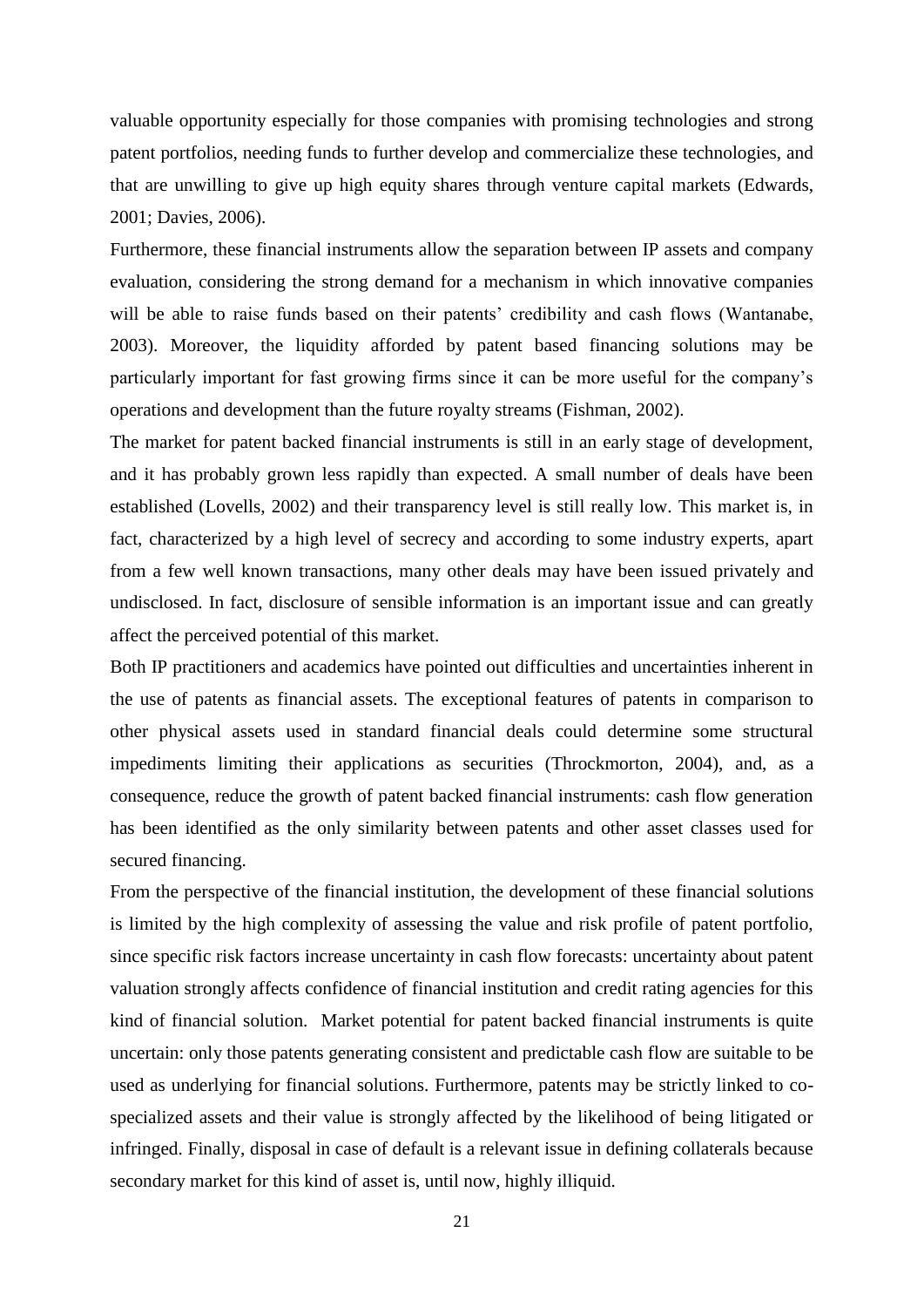From the patent owners' perspective, IP assets valuation, demand issues and sociobehavioural reasons greatly affect the development of the patent backed financial tools. Few companies deeply know potential benefits and are able to face average transaction complexity; given patents uniqueness, it is quite challenging to design a standard process, even for simple bank loans: patent-backed financial instruments are, actually, customized financial solutions involving high structuring cost and requiring a consistent minimum size of underlying assets in order to establish a profitable deal

### **3.3 The valuation issue for patent-backed financial instruments**

Although different issues limits the widespread diffusion of patent backed financial instruments, from the previous considerations it emerges that valuation represents probably the most critical challenge. Patents valuation is, until now, an open research field and methodological uncertainty is clearly a barrier for effectiveness of patent backed finance since it can strongly affect confidence towards these kinds of tools.

So patent value appraisal is a turning point for the diffusion of patent backed financial instruments. In general terms, asset value is an essential information in order to use the asset itself as a collateral to raise funds. This information, however, is by far more critical for patents than for any other asset class, since only a small fraction of patents are economically valuable (see Chapter 3). In order to be suitable as underlying collateral in financial solutions, a patent must be valuable and generate a steady and consistent cash flow to cover the cost of issuance and the debt service: therefore, valuation represents a critical step to assure any successful transaction.

Considering patent valuation for financial collateral verification, what is important is not to estimate future price of the security but forecasting possible scenarios of future cash flow deriving from the patent (Martin and Drews, 2005). According to patent uniqueness and the lack of historical data<sup>14</sup>, a standard valuation is not feasible and a case by case assessment is required. Further challenges derive from the fact that the appraiser must estimate the patent value not only in a context of a normal business activity but also in a liquidation scenario: in a default setting patent value can be strongly reduced because it could be hard to sell the asset on the secondary market.

 $\overline{\phantom{a}}$ 

<sup>14</sup> Fishman (2003): *"There is simply not enough good historical data to show how royalties for certain patent pools perform."*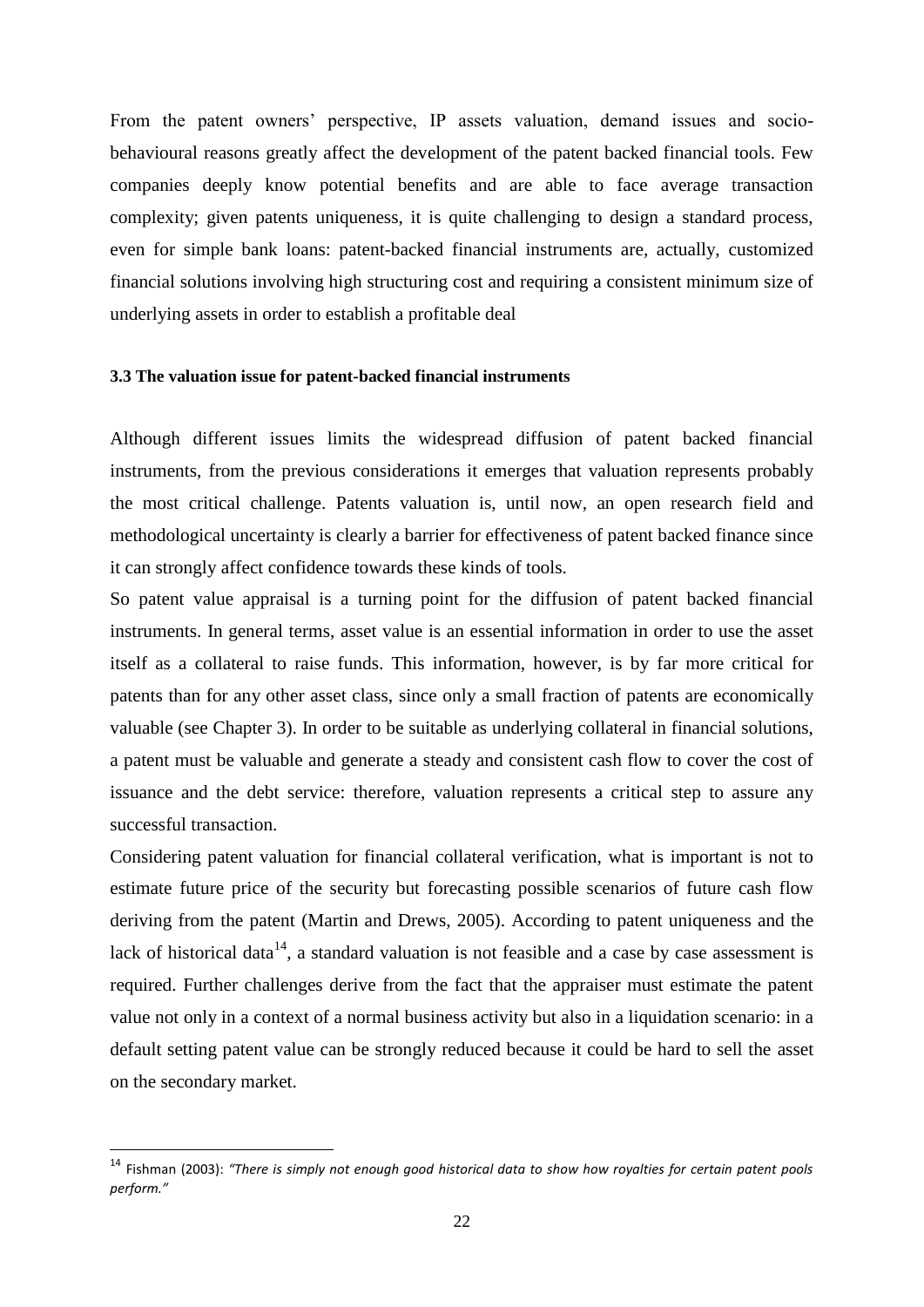Currently, there is not a single accepted method to value patents when are used in financial contracts. According to several practitioners, valuation approach and focus differ for each patent backed financial solutions: for example, transferability of patents rights and exploitation risks drives appraisal analysis for patent loan and securitization while freedom to operate business and monitoring of product market development are critical factors for lease back.

Typically, analysts try to assess patents value applying more than one single approach to obtain a multidimensional perspective: a synthesis of the various value indications, enriched by professional opinion and experience of the analyst, leads to a final assets value. Often, quantitative and qualitative methods are used together: the definition of a monetary value for the patent requires, obviously, a numerical approach. However a deep analysis and due diligence on technology underlying the patent, on its strategic role in the owner"s portfolio, on its legal status and, above all, on targeted market are necessary conditions to any quantitative valuation.

Aberlyn Capital Management, for instance, proposed an income based method as valuation approach for its new patent lease back solution, forecasting patent profits and using resulting discounted cash flow as starting value to determine the lease back amount.

Appraisal process implemented by Standard&Poors in the BioPharma Royalty Trust case is an interesting example of the combined application of qualitative and quantitative elements for patent cash flow valuation and deal rating assignment. The rating agency implemented structured finance future flow valuation as well as corporate and market analysis (S&P Rating Report, 2003; Hillery, 2004). Factors related to market size and growth trends, to patent owners" business models, to drugs features and legal framework were considered in assessing the patents royalty cash flow. Future royalty revenues scenarios were stressed, according to each risk factor, in order to analyze transaction ability to timely pay principal and interest and, finally, were discounted to determine a net present value for each royalty asset<sup>15</sup>.

In RhoMed lease back case too, patent cash flow valuation was strongly based on qualitative factors: with the support of an external advisor, Aberlyn set up a detailed analysis of relevant patent rights for the agreement and estimated its target market size and development potential. While most of quantitative valuation approaches for patent backed financial instruments are based on ad hoc income and cash flow analysis, there are some relevant exceptions that leverage on market and real option methods, such as the IPB Approach.

 $\overline{\phantom{a}}$ 

<sup>&</sup>lt;sup>15</sup> For further details on rating determination see S&P Rating Report, 2003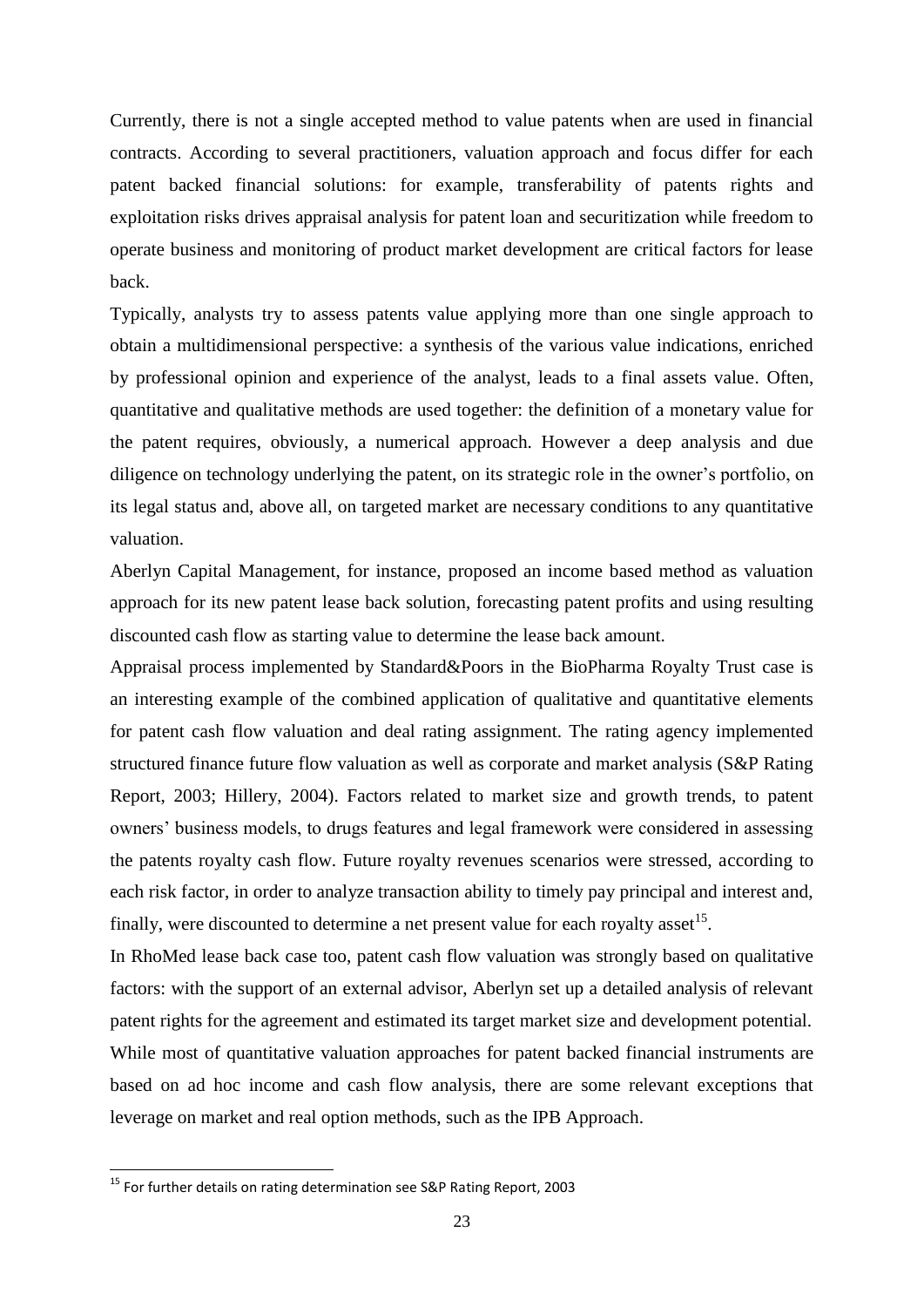Given its active role as asset manager of the three Deutsche Bank patent value funds, the advisory company IP Bewertungs has integrated its quantitative valuation method in patent fund investment process in order to better distinguish valuable patents from worthless ones. Leveraging on cooperation with several IP practitioners and seven German universities, IPB developed a patent valuation method which combines the objectivity of market based approaches with patents value indicators (Lipfert and Von Scheffer, 2006): the IPB model is based on a wide range of data of traded patents and on several value-indicators included in each patent document. The interesting point is that German banks can consider patents as single collaterals for short and medium-term financing just leveraging on a certification granting the application of IPB model provided by the accountant group KPMG. (Loop, von Scheffer and Lipfert, 2005).

A concluding remark should be made to some recent projects established at the European level in order to define standard general principles for patent valuation process, so that to facilitate assessment and financing by external investors. For instance, the International Organization for Standardization (ISO) has published a new work item proposal for the patent valuation standardization initiated by the German Institute for Standardization (DIN). Another case is the Italian memorandum of understanding signed by the Ministry for Economic Development, the Confederation of Italian Industry, the Association of Italian Banks and The Conference of Italian University Rectors to develop a common patent value assessment methodology (based on scoring method) among industry, financial sector, academic world and government.

Valuation standardization will support the dissemination of IP value information and broader acceptance of the patents reliability as financial assets. A reduction in the uncertainty surrounding patent as security should lead to a wider diffusion of patent backed financial instruments allowing companies and other organization to leverage on their most valuable assets to finance the development.

### **Conclusions**

In this chapter, we have shown that ownership of a strong patent portfolio can represent an important signal to external investors that the firm has a technological advantage over its competitors and the ability to protect it. From the entrepreneur's point of view, valuation of patents and other forms of IPRs is therefore important, because limited knowledge and experience in valuing and understanding the nature of IP can be seen as key obstacles in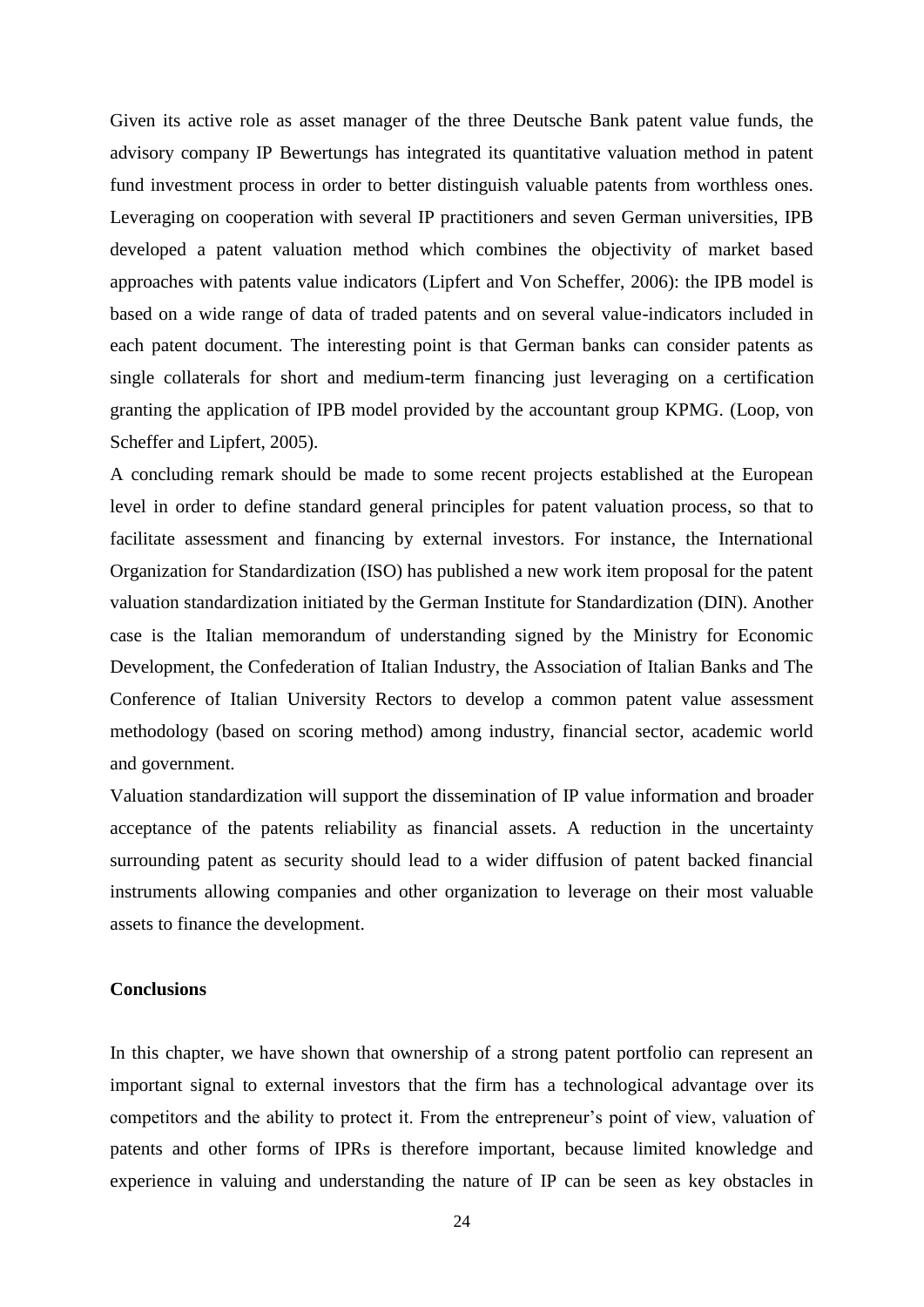access to finance. From the investors' point of view, a correct understanding the economics of valuating patents may favor the best allocation of capital and the reduction of investment risks. Patent present therefore a strong potential as a way to attract financing, in particular when supported by reliable valuation methodologies.

We showed that patents play a fundamental role in enabling new technology-based firms to attract VC financing. Although the valuation of patents by venture capitalists varies over the different phases of the life cycle, it is generally based on a qualitative assessment of patents and their impact on the firm"s strategy. On the other hand, actual background for patent backed financial practice shows a wide and fragmented range of solutions and initiatives: it is a complex and borderline area in ongoing development that involves both structured finance and IP management. IP and patent backed financial deals are still relatively extraordinary events: as underlined before, one of the main issues affecting the diffusion of patent rights monetization solutions is the lack of a widely recognized method for value appraisal that can be deeply accepted and communicated among an extensive community of managers, analysts, financial institutions, IP professionals and investors.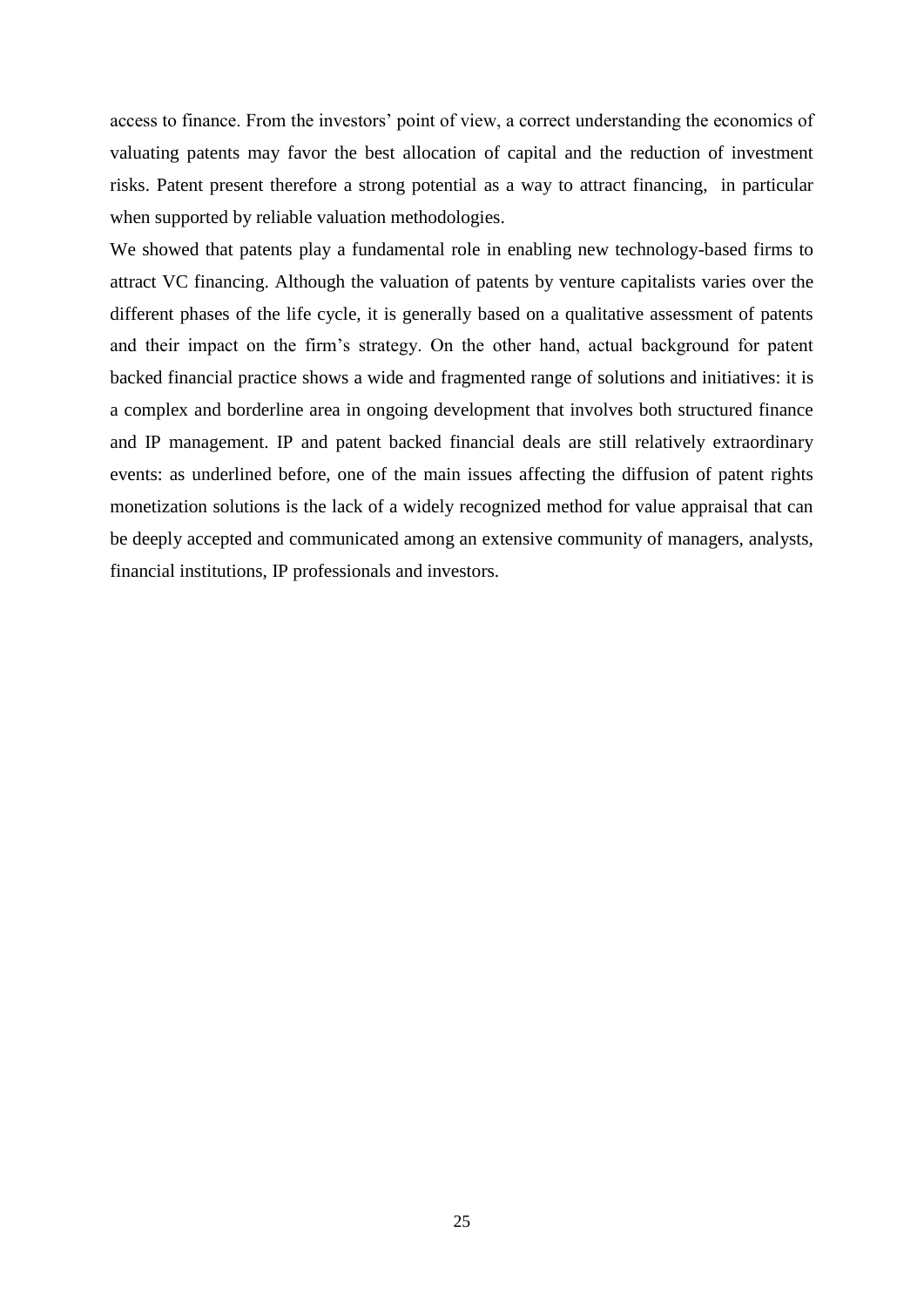### **References**

- Akerlof, G. A. 1970. The market for 'lemons': Quality, uncertainty, and the market mechanism. *Quarterly Journal of Economics*, 84: 488-500.
- Arrow, A. K., (2002), "Managing IP Financial Assets". in Berman, B. (Eds.), *"From Ideas to Assets – Investing Wisely in Intellectual Property*",New York, John Wiley & Sons, Inc , pp 111-138.
- Baeyens, K., Vanacker, T., Manigart, S. 2006. Venture capitalists" selection process: The case of biotechnology proposals. *International Journal of Technology Management*, 34(1-2): 28-46.
- Barney, J. 1991. Firm resources and sustained competitive advantage. *Journal of Management*, 17(1): 99-120.
- Baum, J. A. C., Silverman B. S. 2004. Picking winners or building them? Alliance, intellectual, and human capital as selection criteria in venture financing and performance of biotechnology start-ups. *Journal of Business Venturing*, 19(3): 411–436.
- Berger, A. N., Udell, G. F. 1998. The economics of small business finance: The roles of private equity and debt markets in the financial growth cycle. *Journal of Banking and Finance*, 22: 613-673.
- Bezant, M. 1998. The use of intellectual property as security for debt finance, *Journal of Knowledge Management*, 1(3): 237-263.
- Bygrave, W. D., Timmons, J. A. 1992. *Venture Capital at the Crossroads*. Boston: Harvard Business School Press.
- Carpenter, R. E., Petersen, B. C. 2002. Capital market imperfections, high-tech investment, and new equity financing. *The Economic Journal*, 112(477): F54-F72.
- Cockburn, I., MacGarvie, M. 2007. Patents, thickets and the financing of early-stage firms: Evidence from the software industry, NBER Discussion Paper. No. 13644.
- Davies I., (2006), "Secured Financing of Intellectual Property Assets and the Reform of English Personal Property Security Law", *Oxford Journal of Legal Studies*, Vol. 26, No. 3, 559–583.
- Edwards, D., (2001), "Patent Backed Securitization: Blueprint for a New Asset Class", *Gerling NCM Credit Insurance pubblication*.
- Fischer, B. H., (2002), "New Patent Issue: BioPharma Royalty Trust". in Berman, B.( Eds.), *"From Ideas to Assets – Investing Wisely in Intellectual Property*",New York, John Wiley & Sons, Inc , pp. 485-495.
- Fishman, E., (2003), 'Securitization of IP Royalty Streams: Assessing the Landscape', *Technology Access Report*, September 2003, 6-7.
- Frank, D., (2005), "Intellectual property in financial contracts", Diploma Thesis.
- Gambardella, A., Harhoff, D. and Verspagen, B. (2008), "The value of European patents", *European Management Review* 5, 69–84.
- Gans, J. S., Hsu, D. H., Stern, S. 2002. When does start-up innovation spur the gale of creative destruction?. *RAND Journal of Economics*, 33: 571-586.
- Gompers, P., Lerner, J. 1999. *The Venture Capital Cycle*. MIT Press, Cambridge.
- Gompers, P., Lerner, J. 2001. The venture capital revolution*, The Journal of Economic Perspectives*, 15(2): 145- 168.
- Griliches, Z. 1990. Patent statistics as economic indicators: A survey. *Journal of Economic Literature*, 28: 1661– 1707.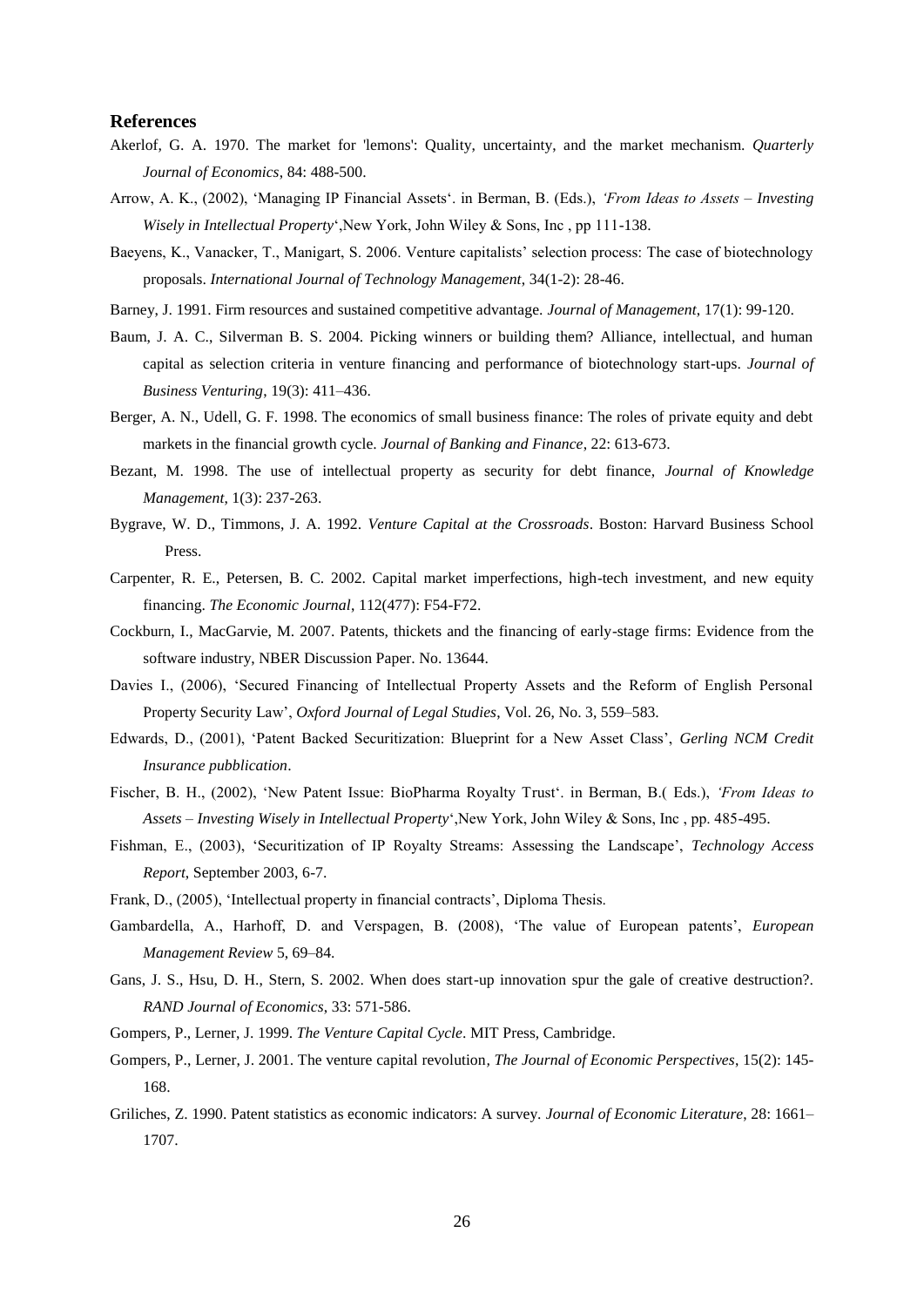- Hall, B. H. 2005. The financing of innovation. In: Shane, S. (Eds.) *Handbook of technology and innovation management*. Blackwell Publishers, Oxford.
- Haussler, C., Harhoff, D., Muller, E. 2008. The role of patents for VC financing, Paper presented at the Babson College Entrepreneurship Research Conference (BCERC) 2008.
- Harhoff, D. and Scherer, F.M. (2000), "Technology policy for a world of skew-distributed outcomes", *Research Policy,* 29 559–566.
- HBS case n° 9-294-083, (1997), "Aberlyn Capital Management: July 1993".
- HBS case n° 9-601-019, (200), 'The Patent & License Exchange: Enabling a Global IP Marketplace'.
- Hellmann, T., Puri, M. 2002. Venture capital and the professionalization of start-up firms: Empirical evidence. *The Journal of Finance*, 57(1): 169-197.
- Hillery, J. S. (2004), "Securitization of Intellectual Property: Recent Trends from the United States", *Working Paper, Washington|CORE*.
- Hsu, Y. 2007. Experienced entrepreneurial founders, organizational capital, and venture capital funding. *Research Policy*, 36(5): 722-741.
- Hsu, Y., Ziedonis, R. H. 2007. Patents as quality signals for entrepreneurial ventures. Paper presented at the DRUID Summer Conference 2007.
- Kirsh A., (2005), 'Securitization of Intellectual Property as a Funding Alternative', Master thesis.
- Kogut B, Zander U. 1992. Knowledge of the firm, combinative capabilities, and the replication of technology. *Organization Science*, 3: 383-397.
- Kortum, S., Lerner J. 2000. Assessing the contribution of venture capital to innovation, *RAND Journal of Economics*. 31(4): 674 – 692.
- Kulatilak, N., Lin, L. 2006. Impact of licensing on investment and financing of technology development. *Management Science*, 52(12): 1824-1837.
- Leland, H. E., Pyle, D. H. 1977. Informational asymmetries, financial structure, and financial intermediation. *Journal of Finance*, 32: 371-87.
- Lerner, J. 1994. The importance of patent scope: An empirical analysis. *RAND Journal of Economics*, 25: 319- 333.
- Lev, B. 2001. *Intangibles: Management, measurement and reporting.* Washington, DC: Brookings Institution Press.
- Levitas, E. Mcfadyen, A. 2009. Managing liquidity in research-intensive firms: Signaling and cash flow effects of patents and alliance activities. *Strategic Management Journal*, 30: 659–678.
- Lipfert, S. and von Scheffer, G., (2006), 'Europe's first patent value fund', *Intellectual Asset Management*, December/January 2006, 15-18.
- Litan, R., Wallison, P. 2003. Beyond the GAAP. *Regulation*.
- Loop, D., von Scheffer, G. and Lipfer, S., (2005), 'Patent Valuation at IP Bewertungs AG (IPB)', Working paper[, http://www.wipo.int/sme/en/documents/patent\\_valuation.htm.](http://www.wipo.int/sme/en/documents/patent_valuation.htm)
- Lovells, (2002), Intellectual property securitization: a new asset class for Japan?" Client note.
- MacMillan, I. C., Siegel, R.., Narasimha, P. N. S. 1985. Criteria used by venture capitalists to evaluate new venture proposals. *Journal of Business Venturing*, 1(1): 119-128.
- Malackowski, J. E., Wakefield, D. I. 2002. Venture Investment Grounded in Intellectual Capital, in Berman, B. *From Ideas to Assets. Investing Wisely in Intellectual Property. John Wiley and Sons, New York*.
- Mann, R. J., Sager, T. W. 2007. Patents, venture capital and software start-ups. *Research Policy*, 36: 193-208.
- Martin, D. and Drews, D. C., (2005), "Collateral for Securitization or Lending", *The secured lender*.
- McFetridge, D. G., (2001), "Intangible Collateral and the Financing of Innovation". Working Paper.